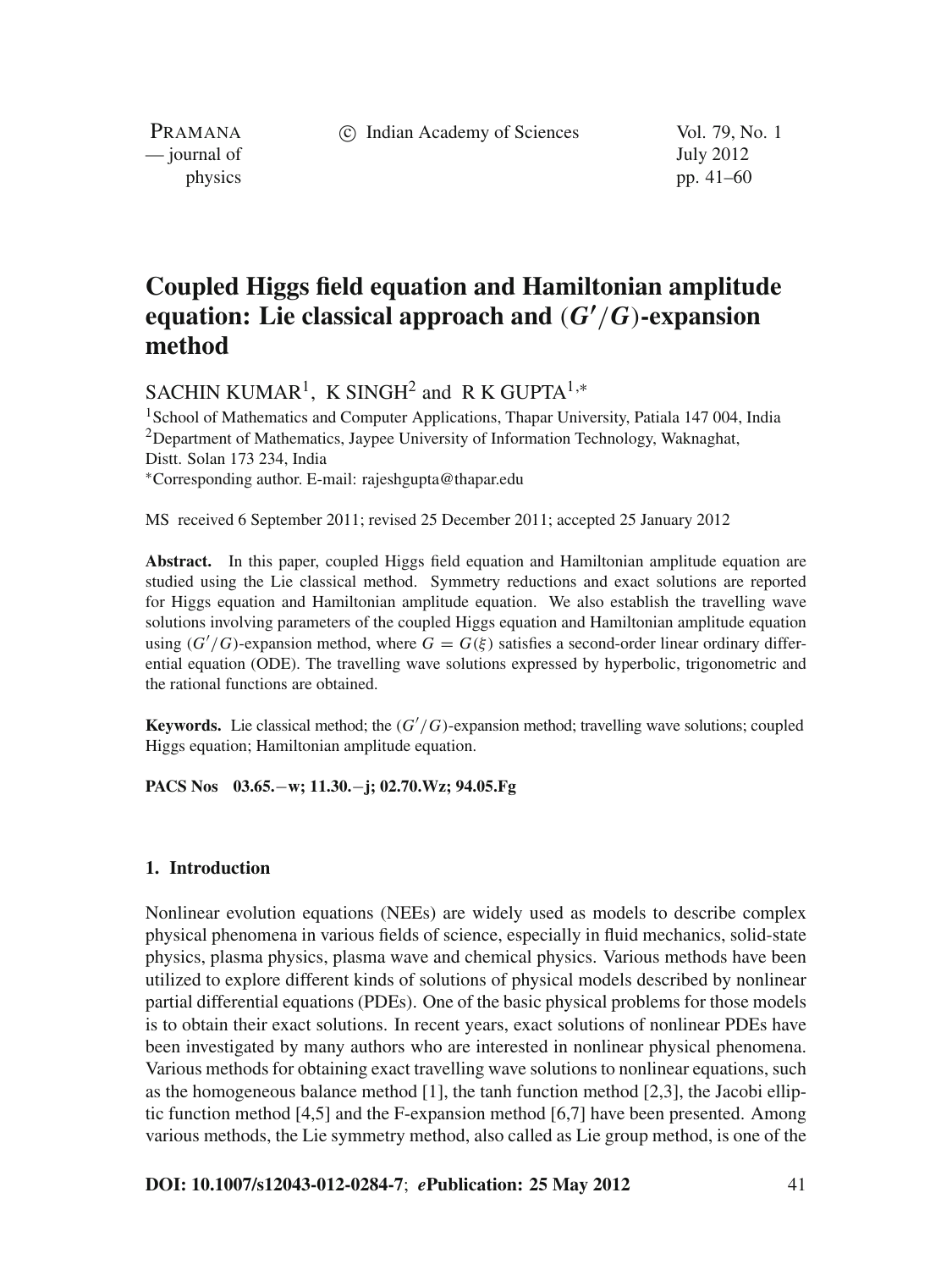most powerful methods to determine exact solutions of nonlinear PDEs. It is based on the study of the invariance under one-parameter Lie group of point transformations [8–10]. In the recent past, there have been considerable developments in symmetry methods for differential equations as is evident by the number of research papers, books and a new symbolic software devoted to the subject. Some recent and important contributions are in [11–13].

The Higgs equation [14]

$$
u_{tt} - u_{xx} - \alpha u + \beta |u|^2 u - 2uv = 0,
$$
  

$$
v_{tt} + v_{xx} - \beta (|u|^2)_{xx} = 0,
$$
 (1.1)

describes a system of conserved scalar nucleons interacting with neutral scalar mesons. Equation (1.1) is the coupled nonlinear Klein–Gorden equation for  $\alpha < 0$ ,  $\beta < 0$  and the Coupled Higgs field equation for  $\alpha > 0$ ,  $\beta > 0$ . Tajiri [14] obtained N-soliton solutions to system (1.1). Zhao [15] constructed more general travelling wave solutions of system (1.1).

A new Hamiltonian amplitude equation

$$
u_x + u_{tt} - 2\eta |u|^2 u - \beta u_{xt} = 0, \tag{1.2}
$$

where  $\eta = \pm 1, \beta \ll 1$ , was introduced by Wadati *et al* [16]. This equation governs certain instabilities of modulated wave trains; the addition of the term  $-\beta u_{xt}$  overcomes the ill-posedness of the unstable nonlinear Schrödinger equation. The equation is apparently not integrable, but a Hamiltonian analogue of the Kuramoto–Sivashinsky equation, which arises in dissipative system. Yan [17] found solitary wave solutions for a Hamiltonian amplitude equation using a simple transformation.

The paper has been structured as follows. In §§2.1 and 2.2, we applied Lie classical method to the system  $(1.1)$  and eq.  $(1.2)$  respectively, to reduce them to ordinary differential equations (ODEs) and some exact solutions are derived. In §3.1, we applied (*G* /*G*)-expansion method for finding exact travelling wave solutions of Higgs field equation. Section 3.2 is devoted to find travelling wave solutions of Hamiltonian amplitude equation. In §4, some conclusions are given.

# **2. Lie symmetry analysis**

Lie's method [8–10] is an effective method and is the simplest among group theoretic techniques and many equations are solved using this method. The Lie group method is also called the symmetry analysis. Roughly speaking, a symmetry group of a system of differential equations is a group which transforms solutions of the system to other solutions. Once one has determined the symmetry group of a system of differential equations, a number of applications become available. To start with, one can directly use the defining property of such a group and construct new solutions to the system from known ones.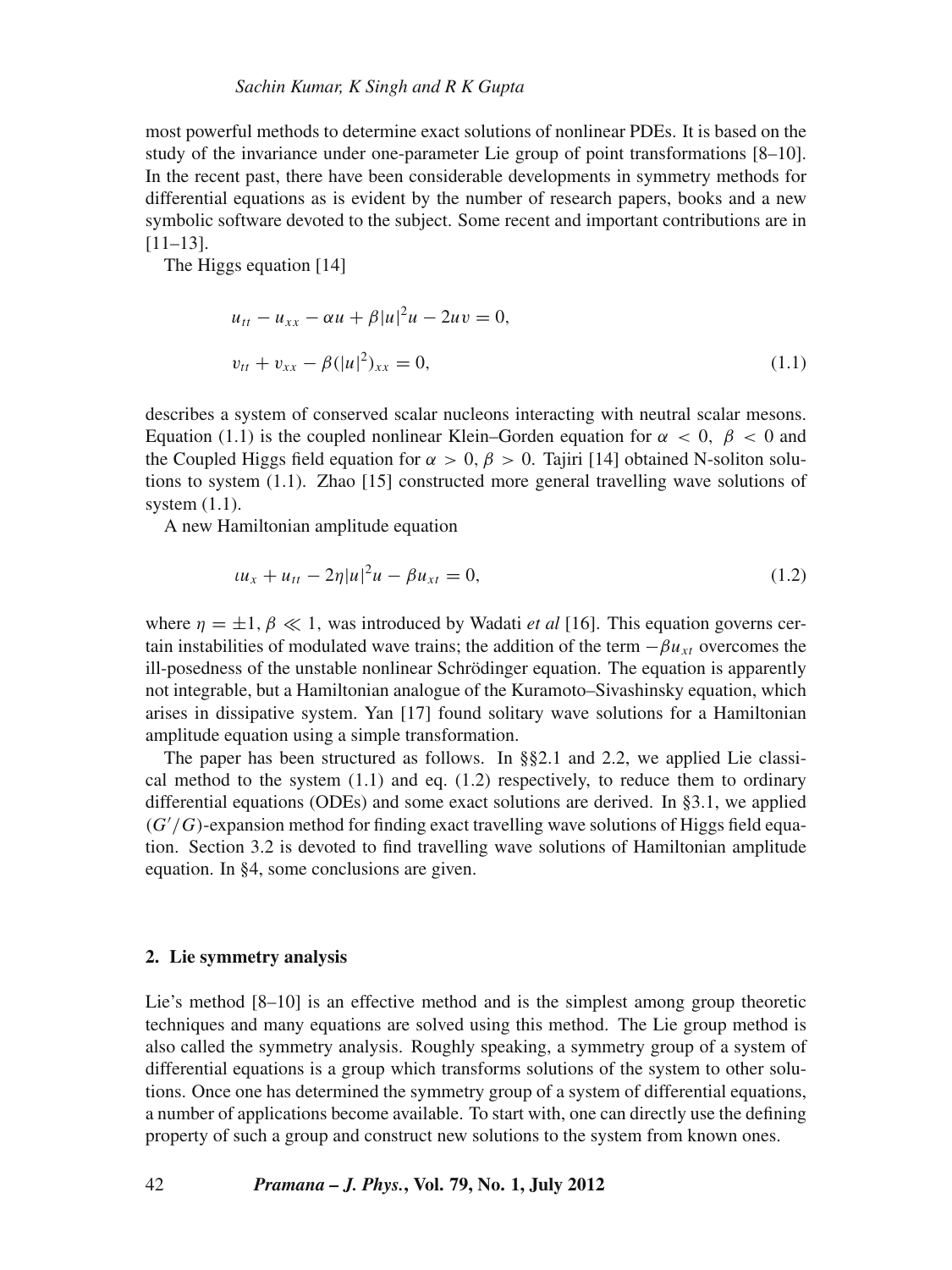## 2.1 *Higgs field equation*

Here, we shall perform Lie symmetry analysis for the Higgs field equation. As *u* is a complex variable, to separate the real and imaginary parts of *u*, we shall consider two cases.

# *Case* i. Here, on setting

$$
u(x, t) = \psi_1(x, t) + \iota \psi_2(x, t), \tag{2.1}
$$

system  $(1.1)$  decomposes into the following system of equations:

$$
\psi_{1tt} - \psi_{1xx} + \alpha \psi_1 + \beta (\psi_1^2 + \psi_2^2) \psi_1 - 2\psi_1 v = 0,
$$
  
\n
$$
\psi_{2tt} - \psi_{2xx} + \alpha \psi_2 + \beta (\psi_1^2 + \psi_2^2) \psi_2 - 2\psi_2 v = 0,
$$
  
\n
$$
v_{tt} + v_{xx} - \beta (\psi_1^2 + \psi_2^2)_{xx} = 0.
$$
\n(2.2)

Let us consider the Lie group of point transformations

$$
t^* = t + \epsilon \tau(x, t, \psi_1, \psi_2, v) + O(\epsilon^2),
$$
  
\n
$$
x^* = x + \epsilon \xi(x, t, \psi_1, \psi_2, v) + O(\epsilon^2),
$$
  
\n
$$
\psi_1^* = \psi_1 + \epsilon \eta(x, t, \psi_1, \psi_2, v) + O(\epsilon^2),
$$
  
\n
$$
\psi_2^* = \psi_2 + \epsilon \phi(x, t, \psi_1, \psi_2, v) + O(\epsilon^2),
$$
  
\n
$$
v^* = v + \epsilon \zeta(x, t, \psi_1, \psi_2, v) + O(\epsilon^2),
$$
\n(2.3)

with  $\epsilon \ll 1$ . For determining the symmetry group of (2.2), one has to find the infinitesimals  $\xi$ ,  $\tau$ ,  $\eta$ ,  $\phi$  and  $\zeta$ , which are functions of x, t,  $\psi_1$ ,  $\psi_2$  and v.

Assuming that eqs (2.2) are invariant under the transformations (2.3), the infinitesimals  $\xi, \tau, \eta, \phi$  and  $\zeta$  must satisfy the symmetry conditions

$$
\eta^{tt} - \eta^{xx} + \alpha \eta + 3\beta \psi_1^2 \eta + 2\beta \phi \psi_1 \psi_2 - 2\psi_1 \zeta + \beta \psi_2^2 \eta - 2\eta v = 0,\n\phi^{tt} - \phi^{xx} + \alpha \phi + 3\beta \psi_2^2 \phi + 2\beta \eta \psi_1 \psi_2 - 2\psi_2 \zeta + \beta \psi_1^2 \phi - 2\phi v = 0,\n\zeta^{tt} + \zeta^{xx} - 4\beta \psi_{1x} \eta^x - 4\beta \psi_{2x} \phi^x - 2\beta \psi_1 \eta^{xx} - 2\beta \eta \psi_{1xx} - 2\beta \psi_2 \phi^{xx}\n- 2\beta \phi \psi_{2xx} = 0,
$$
\n(2.4)

where  $\eta^x$ ,  $\eta^{xx}$ ,  $\eta^{tt}$ ,  $\phi^x$ ,  $\phi^{xx}$ ,  $\phi^{tt}$ ,  $\zeta^{xx}$  and  $\zeta^{tt}$  are extended (prolonged) infinitesimals acting on an enlarged space (jet space) that includes all derivatives of the dependent variables (for more details, the readers can refer to [9]). Substituting the values of  $\eta^x$ ,  $\eta^{xx}$ ,  $\eta^{tt}$ ,  $\phi^x$ ,  $\phi^{xx}$ ,  $\phi^{tt}$ ,  $\zeta^{xx}$  and  $\zeta^{tt}$  into (2.4), then equating the coefficients of the various monomials in the first, second and the other order partial derivatives of  $\psi_1, \psi_2, \upsilon$  and their powers, we can find the determining equations for the symmetry group of the Higgs field equation. Solving these equations, we get the following forms of the coefficient functions:

$$
\xi = a_1, \quad \tau = a_2, \quad \eta = -\psi_2 a_3, \quad \phi = \psi_1 a_3, \quad \zeta = 0,
$$
\n(2.5)

where  $a_1$ ,  $a_2$  and  $a_3$  are arbitrary constants.

Now we can reduce system (1.1) to a system of ODEs using the characteristic equation

$$
\frac{dx}{\xi} = \frac{dt}{\tau} = \frac{d\psi_1}{\eta} = \frac{d\psi_2}{\phi} = \frac{dv}{\zeta}.
$$
\n(2.6)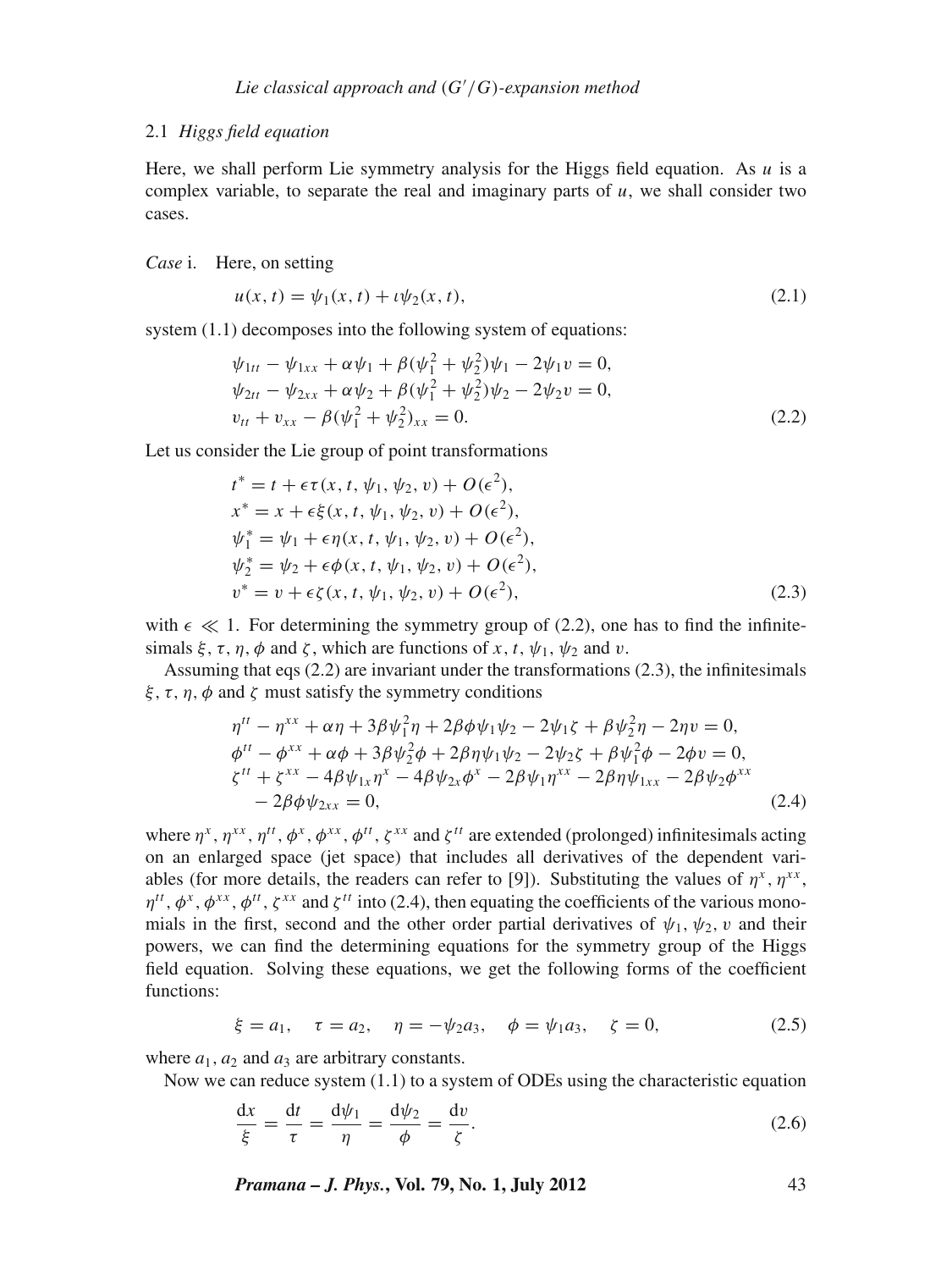Solving characteristic equation and using  $(2.1)$  we have the following similarity variables for system  $(1.1)$ :

$$
\rho = x - b_0 t, \quad u = P(\rho) e^{ia_0 t} e^{i Q(\rho)}, \quad v = R(\rho), \tag{2.7}
$$

where  $a_0 = a_3/a_2$  and  $b_0 = a_1/a_2$ . Here  $\rho(x, t)$  is the new independent variable and *P*( $\rho$ ), *Q*( $\rho$ ) and *R*( $\rho$ ) are the new dependent variables.

Using  $(2.7)$  in  $(1.1)$  and separating real and imaginary parts, we have

$$
(b_0^2 - 1)P'' + \beta P^3 + (1 - b_0^2)PQ'^2 + 2a_0b_0PQ' - 2PR - (a_0^2 + \alpha)P = 0, (2.8)
$$

$$
2(b_0^2 - 1)P'Q' - 2a_0b_0P' + (b_0^2 - 1)PQ'' = 0,
$$
\n(2.9)

$$
(b_0^2 + 1)R'' - 2\beta PP'' - 2\beta P'^2 = 0,
$$
\n(2.10)

where (') denotes derivative with respect to  $\rho$ .

Integrating (2.10) twice we get

$$
R = \frac{\beta}{b_0^2 + 1} P^2 + \frac{C_1}{b_0^2 + 1} \rho + \frac{C_2}{b_0^2 + 1},
$$
\n(2.11)

where  $C_1$  and  $C_2$  are arbitrary constants.

Let

$$
Q' = Z(P) \tag{2.12}
$$

so that

$$
Q'' = P' \frac{\mathrm{d}Z}{\mathrm{d}P}.\tag{2.13}
$$

Using  $(2.12)$  and  $(2.13)$  in  $(2.9)$  and integrating we have

$$
Q' = Z = \frac{a_0 b_0}{b_0^2 - 1} + \frac{C_0}{P^2},
$$
\n(2.14)

where  $C_0$  is an arbitrary constant.

Now using (2.11), (2.14) in (2.8) with  $C_1 = 0$  and integrating once we get

$$
P'^{2} = -\frac{\beta}{2(b_{0}^{2}+1)}P^{4} + \frac{1}{b_{0}^{2}-1}\left(\alpha + a_{0}^{2} + \frac{2C_{2}}{b_{0}^{2}+1} - \frac{a_{0}^{2}b_{0}^{2}}{b_{0}^{2}-1}\right)P^{2} - \frac{C_{0}}{P^{2}} + C_{3},
$$
\n(2.15)

where  $C_3$  is an arbitrary constant.

*Case* i(a). When  $C_0 = 0$ ,  $C_3 \neq 0$ Integrating (2.15) we get

$$
P(\rho) = \frac{\operatorname{sn}\left(\frac{1}{2}\sqrt{-2b_2 + 2\sqrt{b_2^2 + 4b_1C_3}\rho + C_4, m}\right)C_3\sqrt{2}}{\sqrt{C_3\left(-b_2 + \sqrt{b_2^2 + 4b_1C_3}\right)}},\tag{2.16}
$$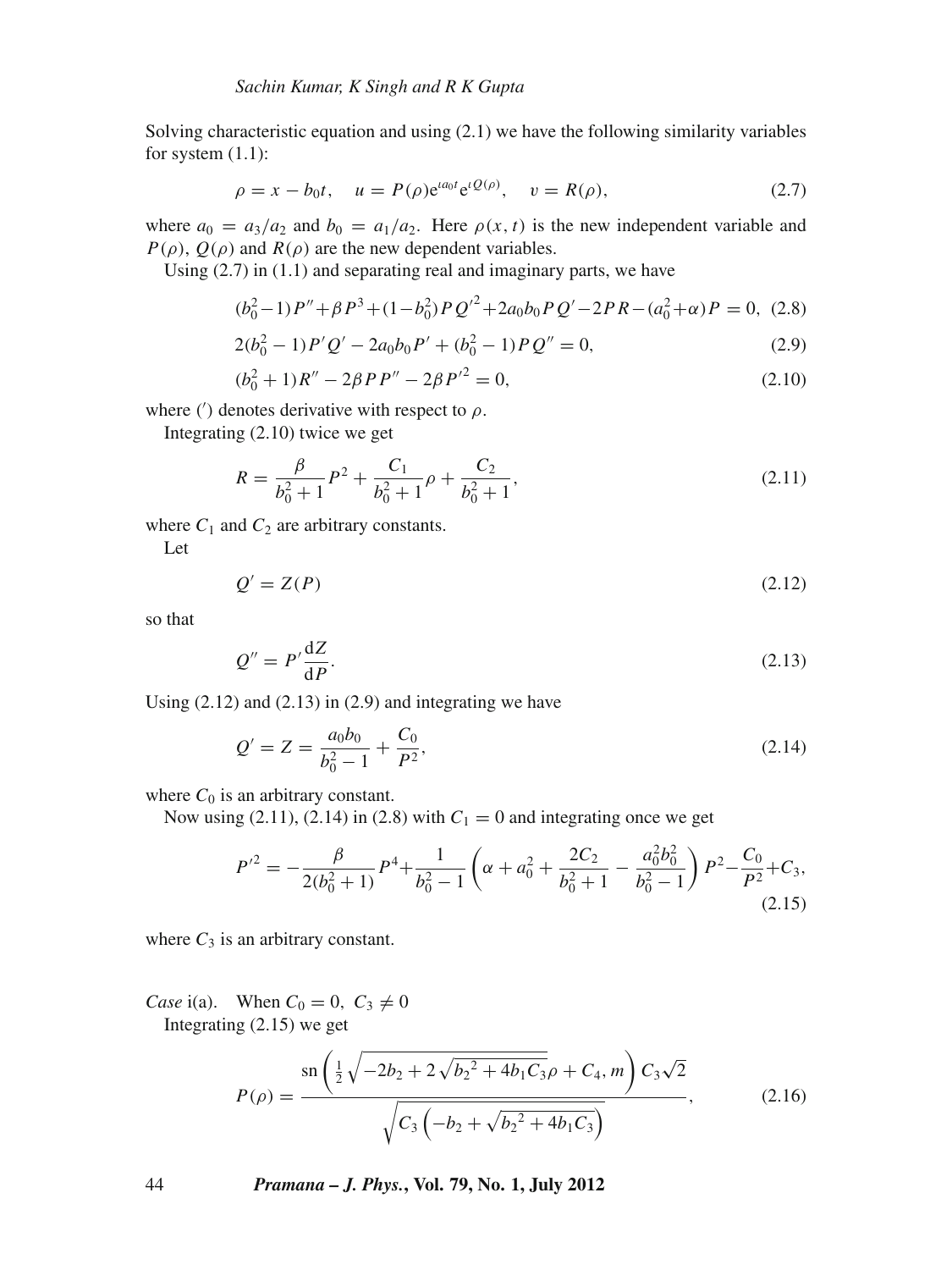where

$$
m = \frac{\sqrt{\left(-2b_1C_3 - b_2^2 + b_2\sqrt{b_2^2 + 4b_1b_3}\right)2b_1C_3}}{-2b_1C_3 - b_2^2 + b_2\sqrt{b_2^2 + 4b_1C_3}},
$$
  
\n
$$
b_1 = \frac{\beta}{2(b_0^2 + 1)},
$$
  
\n
$$
b_2 = \frac{1}{b_0^2 - 1}\left(\alpha + a_0^2 + \frac{2C_2}{b_0^2 + 1} - \frac{a_0^2b_0^2}{b_0^2 - 1}\right),
$$
\n(2.17)

and sn is the Jacobi elliptic sine function.

Using  $(2.16)$  in  $(2.11)$ , we have

$$
R(\rho) = \frac{\beta}{b_0^2 + 1} \left( \frac{\operatorname{sn} \left( \frac{1}{2} \sqrt{-2b_2 + 2\sqrt{b_2^2 + 4b_1 C_3}} \rho + C_4, m \right) C_3 \sqrt{2}}{\sqrt{C_3 \left( -b_2 + \sqrt{b_2^2 + 4b_1 C_3}} \right)}} \right)^2 + \frac{C_2}{b_0^2 + 1},
$$
\n(2.18)

where  $m$ ,  $b_1$  and  $b_2$  are given by eq. (2.17).

Integrating (2.14) we have

$$
Q(\rho) = \frac{a_0 b_0}{b_0^2 - 1} \rho + C_5,
$$
\n(2.19)

where  $C_5$  is an arbitrary constant.

Using  $(2.16)$ ,  $(2.18)$  and  $(2.19)$  in  $(2.7)$ , solution of the main system  $(1.1)$  is given as

$$
u(x,t) = \left(\frac{\operatorname{sn}\left(\frac{1}{2}\sqrt{-2b_2 + 2\sqrt{b_2^2 + 4b_1C_3}}\rho + C_4, m\right)C_3\sqrt{2}}{\sqrt{C_3\left(-b_2 + \sqrt{b_2^2 + 4b_1C_3}}\right)}\right)
$$

$$
\times e^{ia_0t}e^{i\left(\frac{a_0b_0}{b_0^2 - 1}\rho + C_5\right)},
$$

$$
v(x,t) = \frac{\beta}{b_0^2 + 1}\left(\frac{\operatorname{sn}\left(\frac{1}{2}\sqrt{-2b_2 + 2\sqrt{b_2^2 + 4b_1C_3}}\rho + C_4, m\right)C_3\sqrt{2}}{\sqrt{C_3\left(-b_2 + \sqrt{b_2^2 + 4b_1C_3}}\right)}\right)^2
$$

$$
+\frac{C_2}{b_0^2 + 1},
$$
(2.20)

where *m*,  $b_1$ ,  $b_2$  are given by eq. (2.17) and  $\rho = x - b_0 t$ .

*Pramana – J. Phys.***, Vol. 79, No. 1, July 2012** 45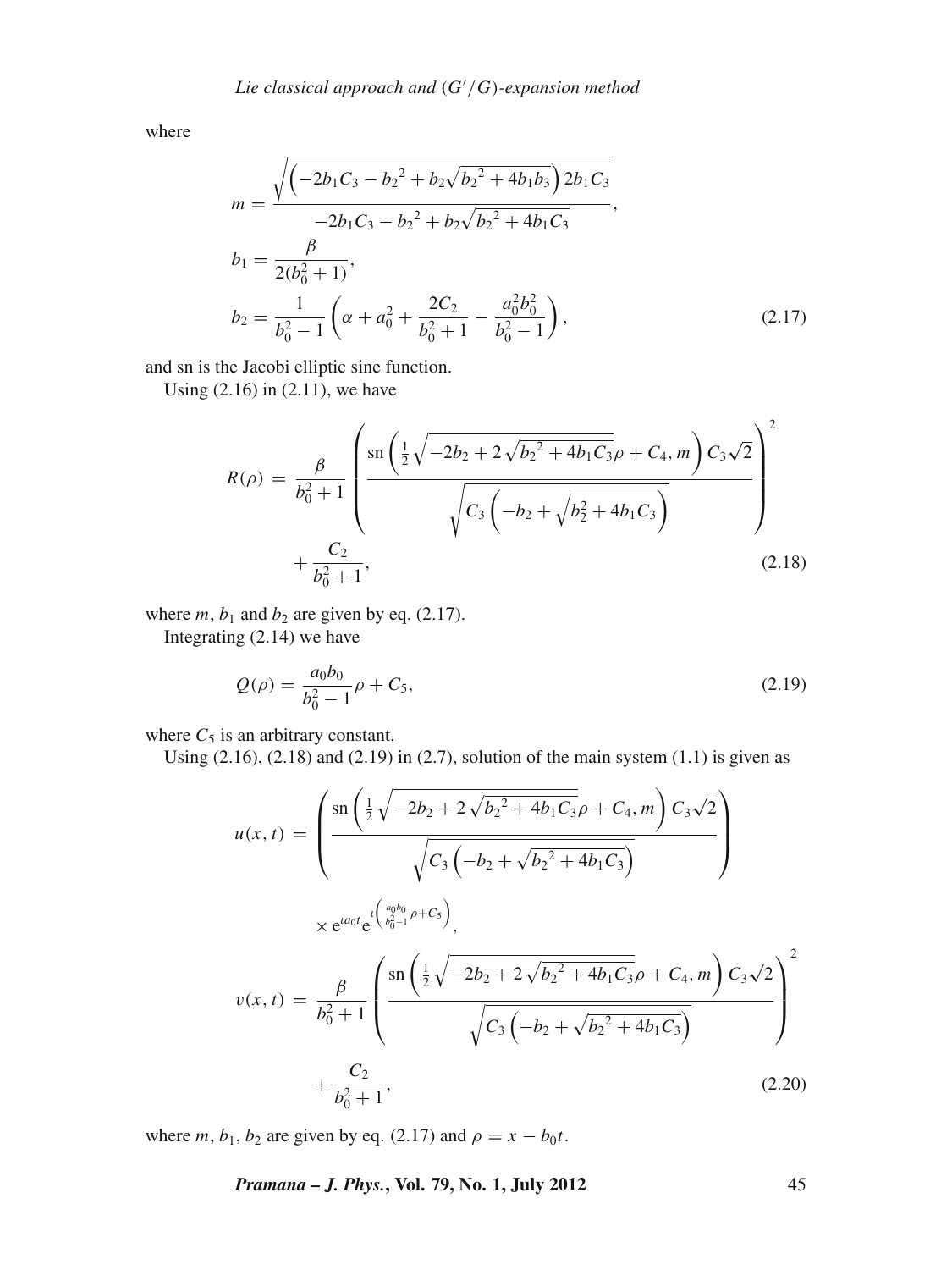*Case* i(b). When  $C_0 = 0$ ,  $C_3 = 0$ In this case eq. (2.15) becomes

$$
P'^2 = -b_1 P^4 + b_2 P^2,\tag{2.21}
$$

where  $b_1$  and  $b_2$  are given by eq. (2.17).

Using transformation

$$
X(\rho) = P(\rho)^2 \tag{2.22}
$$

in (2.21), we have

$$
X^{\prime 2} = -4b_1X^3 + 4b_2X^2. \tag{2.23}
$$

Equation (2.23) admits the following solutions

$$
X = P^{2} = \begin{cases} \frac{b_{2}}{b_{1}} \text{sech} \left(\sqrt{b_{2}} \left(\pm \rho + C_{4}\right)\right)^{2}, & \text{when } b_{2} > 0\\ \frac{b_{2}}{b_{1}} \text{sec} \left(\sqrt{-b_{2}} \left(\pm \rho + C_{4}\right)\right)^{2}, & \text{when } b_{2} < 0 \end{cases}
$$
(2.24)

where  $C_4$  is an arbitrary constant. Corresponding solutions of the main system (1.1) are given as:

When  $b_2 > 0$ 

$$
u(x,t) = \sqrt{\frac{b_2}{b_1}} \text{sech}\left(\sqrt{b_2} \left(\pm \rho + C_4\right)\right) e^{ia_0} e^{i\left(\frac{a_0 b_0}{b_0^2 - 1} \rho + C_5\right)},
$$
  

$$
v(x,t) = \frac{b_2 \beta}{b_1 (b_0^2 + 1)} \text{sech}\left(\sqrt{b_2} \left(\pm \rho + C_4\right)\right)^2 + \frac{C_2}{b_0^2 + 1},
$$
 (2.25)

where  $b_1$ ,  $b_2$  are given by eq. (2.17) and  $\rho = x - b_0 t$ .

When  $b_2 < 0$ 

$$
u(x,t) = \sqrt{\frac{b_2}{b_1}} \sec \left(\sqrt{-b_2} \left(\pm \rho + C_4\right)\right) e^{ia_0} e^{i\left(\frac{a_0 b_0}{b_0^2 - 1}\rho + C_5\right)}
$$
  

$$
v(x,t) = \frac{b_2 \beta}{b_1 (b_0^2 + 1)} \sec \left(\sqrt{-b_2} \left(\pm \rho + C_4\right)\right)^2 + \frac{C_2}{b_0^2 + 1},
$$
 (2.26)

where  $b_1$ ,  $b_2$  are given by eq. (2.17) and  $\rho = x - b_0 t$ .

In this case, we get trivial Lie symmetries of system (1.1).

*Case* ii. Now on setting

$$
u(x,t) = \psi_1(x,t)e^{i\psi_2(x,t)},
$$
\n(2.27)

system  $(1.1)$  decomposes to the following system:

$$
\psi_{1tt} - \psi_1 \psi_{2t}^2 - \psi_{1xx} + \psi_1 \psi_{2x}^2 - \alpha \psi_1 + \beta \psi_1^3 - 2\psi_1 v = 0
$$
  
\n
$$
2\psi_{1t}\psi_{2t} + \psi_1 \psi_{2tt} - 2\psi_{1x}\psi_{2x} - \psi_1 \psi_{2xx} = 0
$$
  
\n
$$
v_{tt} + v_{xx} - \beta (\psi_1)_{xx}^2 = 0.
$$
\n(2.28)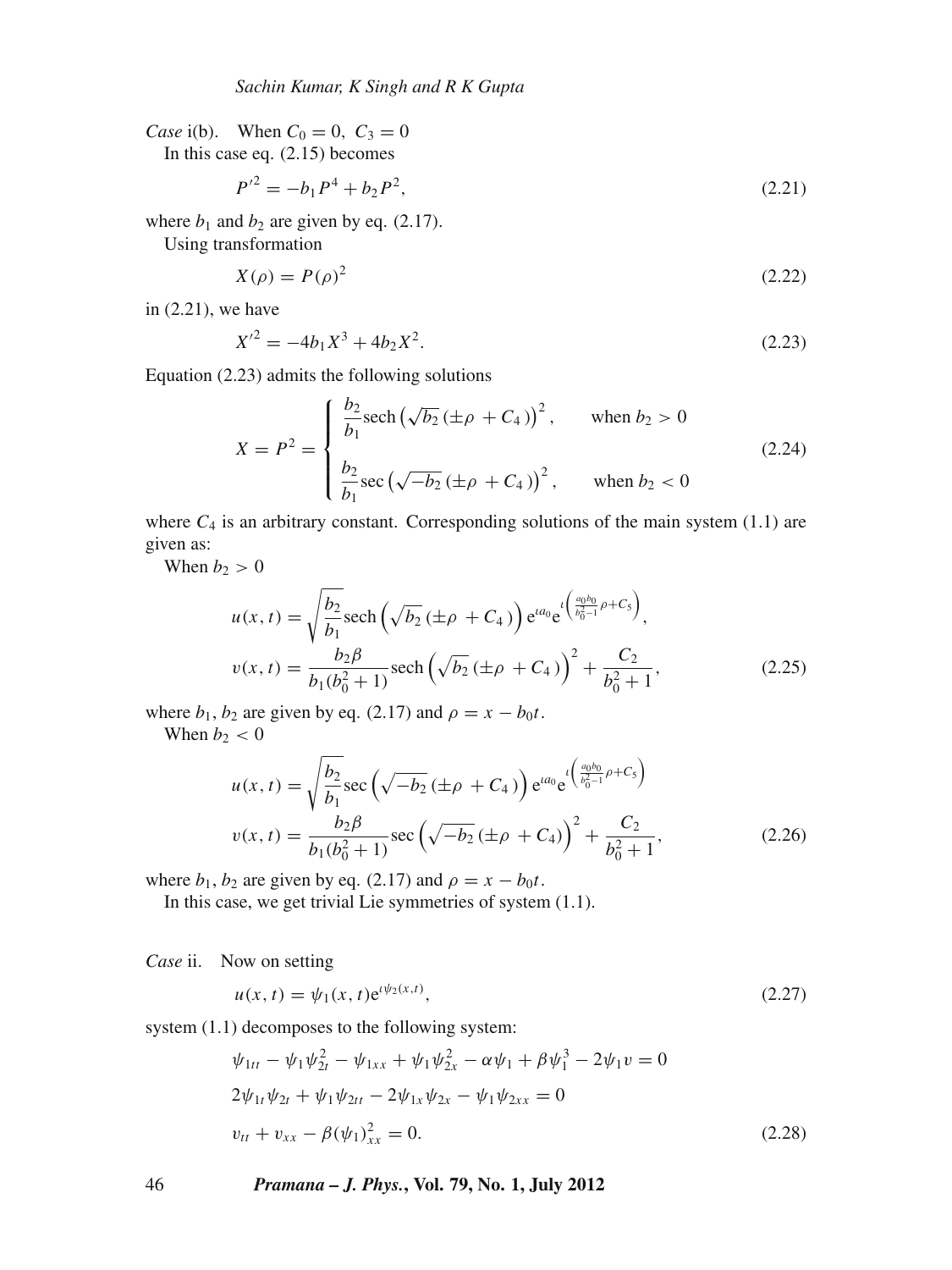Apply the Lie classical method on system (2.28) as mentioned in Case i, we get the following symmetries:

$$
\eta = a_1 \psi_1, \quad \phi = a_2, \quad \zeta = a_1 (2v + \alpha), \n\tau = -a_1 t + a_4, \quad \xi = -a_1 x + a_3,
$$
\n(2.29)

where  $a_1$ ,  $a_2$ ,  $a_3$  and  $a_4$  are arbitrary constants.

Now we shall give symmetry reductions and corresponding exact solutions of system  $(1.1)$ .

*Case* ii(a). When  $a_1 \neq 0$  and  $a_2 = a_3 = a_4 = 0$ 

Solving the characteristic equation (2.6) and using (2.27), we have the following similarity variables:

$$
\rho = \frac{x}{t}, \quad u = \frac{F(\rho)}{t} e^{G(\rho)}, \quad v = \frac{1}{2} \left( \frac{H(\rho)}{t^2} - \alpha \right). \tag{2.30}
$$

Here  $\rho(x, t)$  is the new independent variable and  $F(\rho)$ ,  $G(\rho)$ ,  $H(\rho)$  are the new dependent variables.

Using  $(2.30)$  in  $(1.1)$ , we have

$$
(\rho^2 - 1)F'' - (\rho^2 - 1)FG'^2 + 4\rho F' + \beta F^3 - FH + 2F = 0,
$$
 (2.31)

$$
(1 - \rho^2)FG'' + 2(1 - \rho^2)F'G' - 4\rho FG' = 0,
$$
\n(2.32)

$$
(1 + \rho^2)H'' + 6\rho H' + 6H - 2\beta (F^2)'' = 0,
$$
\n(2.33)

where ( $\prime$ ) denotes derivative with respect to  $\rho$ .

From eq. (2.32), we have

$$
G = \int \frac{C_1}{F^2 (1 - \rho^2)^2} d\rho.
$$
 (2.34)

Now using eq. (2.34) in (2.31), we have

$$
H = \frac{((\rho^2 - 1)F)''}{F} + \frac{1}{(1 - \rho^2)^3 F^4} + \beta F^2.
$$
 (2.35)

Substituting  $H$  from (2.35) in (2.33), we have

$$
(1+\rho^2)\left(\frac{((\rho^2-1)F)''}{F} + \frac{1}{(1-\rho^2)^3F^4} + \beta F^2\right)''
$$
  
+ $6\rho\left(\frac{((\rho^2-1)F)''}{F} + \frac{1}{(1-\rho^2)^3F^4} + \beta F^2\right)'$   
+ $6\left(\frac{((\rho^2-1)F)''}{F} + \frac{1}{(1-\rho^2)^3F^4} + \beta F^2\right)$   
- $2\beta(F^2)'' = 0.$  (2.36)

The solution of the main system  $(1.1)$  is given as

$$
u = \frac{F}{t} e^{\int \frac{C_1}{F^2 (1 - \rho^2)^2} d\rho}, \quad v = \frac{1}{2} \left( \frac{\frac{((\rho^2 - 1)F)''}{F} + \frac{1}{(1 - \rho^2)^3 F^4} + \beta F^2}{t^2} - \alpha \right), \quad (2.37)
$$

where *F* is given by eq. (2.36) and  $\rho$  is given by (2.30).

*Pramana – J. Phys.***, Vol. 79, No. 1, July 2012** 47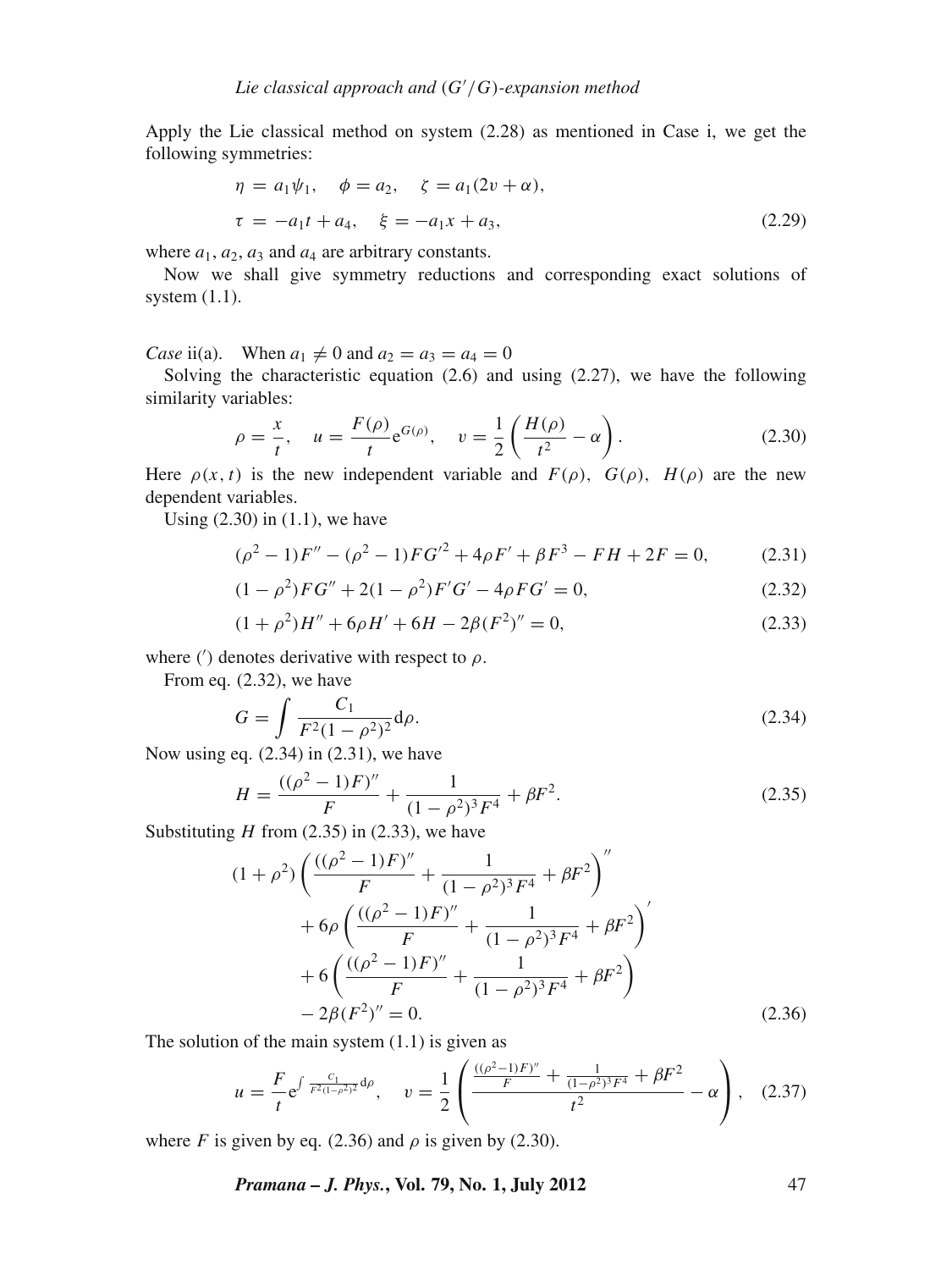*Case* ii(b). When  $a_1 = a_3 = 0, a_2 \neq 0$  and  $a_4 \neq 0$ 

For simplicity let  $a_2 = a_3 = 1$  and solving characteristic equation, we get the following similarity variables:

$$
\rho = x, \quad u = F(\rho)e^{t + G(\rho)}, \quad w = H(\rho). \tag{2.38}
$$

Here  $\rho(x, t)$  is the new independent variable and  $F(\rho)$ ,  $G(\rho)$ ,  $H(\rho)$  are the new dependent variables.

Using  $(2.38)$  in  $(1.1)$ , we have

$$
H'' - 2\beta F'^2 - 2\beta FF'' = 0,\t(2.39)
$$

$$
-F - F'' + FG'^2 - \alpha F + \beta F^3 - 2FH = 0,
$$
\n(2.40)

$$
-2FG' - FG'' = 0,\t(2.41)
$$

where ( $\prime$ ) denotes derivative with respect to  $\rho$ .

From (2.39), we have

$$
H = \beta F^2 + C_1 \rho + C_2, \tag{2.42}
$$

where  $C_1$  and  $C_2$  are arbitrary constants.

Now integrating (2.41), we have

$$
G' = \frac{C_3}{F^2},\tag{2.43}
$$

where  $C_3$  is an arbitrary constant.

Using (2.42) and (2.43) in (2.40), we have

$$
F'' - \frac{C_3^2}{F^3} + (1 + \alpha)F - \beta F^3 + 2F(\beta F^2 + C_1 \rho + C_2) = 0.
$$
 (2.44)

Here choosing  $C_3 = C_1 = 0$  and using (2.38), corresponding to ODE (2.44), solutions of the main system  $(1.1)$  can be given as

(i) 
$$
u = -\frac{\sqrt{-\beta (1 + \alpha + 2C_2)} \tanh (C_5 - 1/2 \sqrt{2 + 2\alpha + 4C_2} x) e^{i(t + C_4)}}{\beta},
$$
  
\n
$$
v = -(1 + \alpha + 2C_2) \tanh (C_5 - 1/2 \sqrt{2 + 2\alpha + 4C_2} x)^2 + C_2,
$$
  
\n(ii) 
$$
u = \frac{1}{\beta} \sqrt{-\beta (2C_2 + \alpha + 1 - C_6^2)}
$$
  
\n
$$
\times \text{cn} \left( C_5 + C_6 x, 1/2 \frac{\sqrt{-4C_2 - 2\alpha - 2 + 2C_6^2}}{C_6} \right) e^{i(t + C_4)}
$$
  
\n
$$
v = -(2C_2 + \alpha + 1 - C_6^2)
$$
  
\n
$$
\times \text{cn} \left( C_5 + C_6 x, 1/2 \frac{\sqrt{-4C_2 - 2\alpha - 2 + 2C_6^2}}{C_6} \right)^2 + C_2
$$
  
\n(iii) 
$$
u = \frac{1}{\sqrt{\beta}} \sqrt{2C_6} \text{dn} \left( C_5 + C_6 x, \frac{\sqrt{2C_6^2 + 1 + \alpha + 2C_2}}{C_6} \right) e^{i(t + C_4)}
$$
  
\n
$$
v = 2 C_6^2 \text{dn} \left( C_5 + C_6 x, \frac{\sqrt{2C_6^2 + 1 + \alpha + 2C_2}}{C_6} \right)^2 + C_2,
$$
  
\n(2.45)

where  $C_4$  and  $C_5$  are arbitrary constants.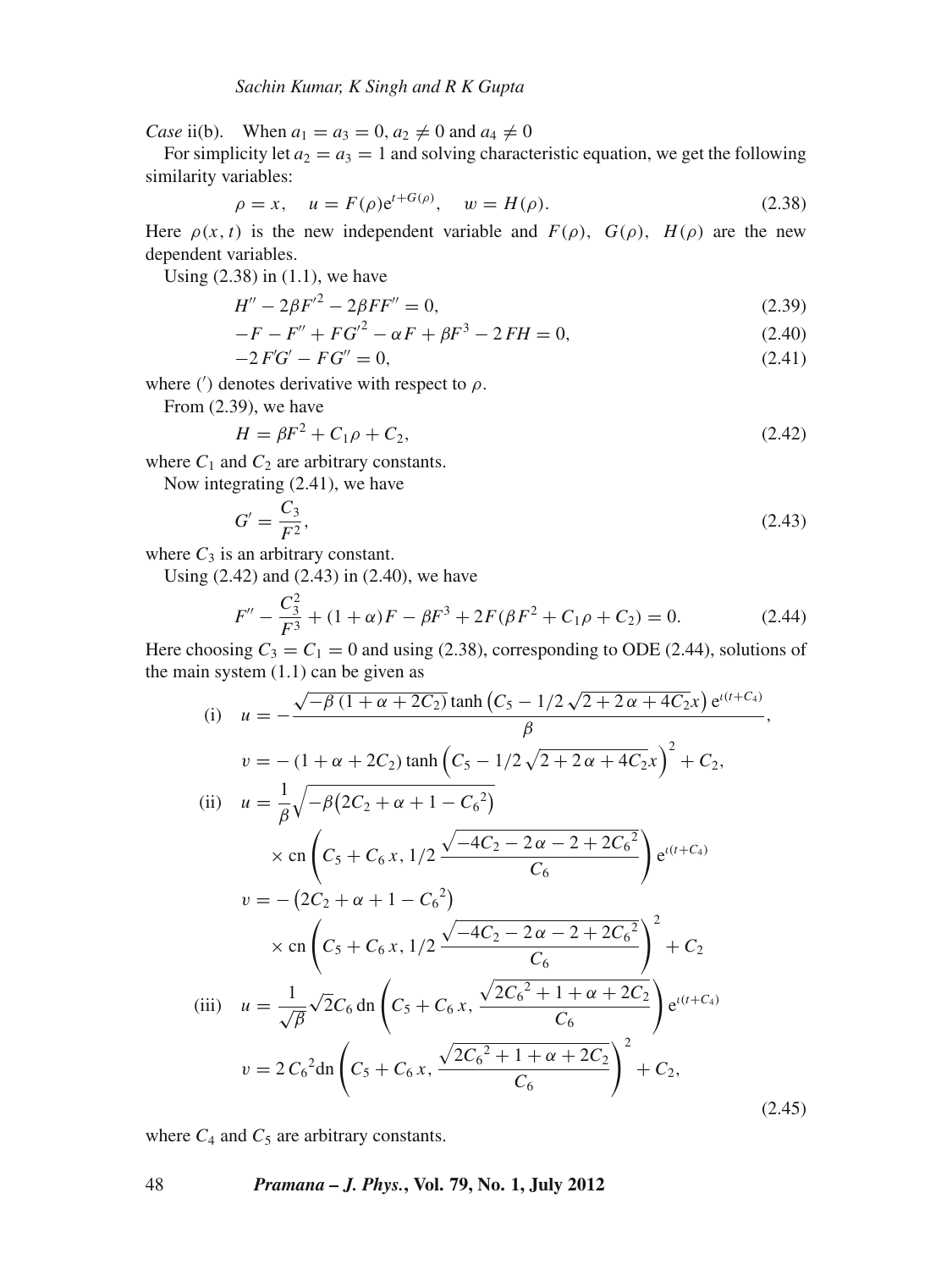#### 2.2 *Hamiltonian amplitude equation*

In this section, we shall find the symmetries and exact solution of Hamiltonian amplitude equation (1.2). Here too, we shall consider two cases.

*Case* i. On setting

$$
u = \psi_1 + \iota \psi_2 \tag{2.46}
$$

eq. (1.2) decomposes into the following system:

$$
-\psi_{2x} + \psi_{1tt} + 2\eta(\psi_1^2 + \psi_2^2)\psi_1 - \beta\psi_{1xt} = 0
$$
  

$$
\psi_{1x} + \psi_{2tt} + 2\eta(\psi_1^2 + \psi_2^2)\psi_2 - \beta\psi_{2xt} = 0.
$$
 (2.47)

Proceeding in similar manner as mentioned earlier, to find the Lie symmetries of system (2.47), we get

$$
\xi = a_1, \quad \tau = a_2, \quad \phi_1 = a_3 v, \quad \phi_2 = -a_3 u,
$$
\n(2.48)

where  $\xi$ ,  $\tau$ ,  $\phi_1$  and  $\phi_2$  are infinitesimals corresponding to *x*, *t*,  $\psi_1$  and  $\psi_2$ , respectively.

Solving the characteristic equation we get the following similarity variables of system (1.2):

$$
\rho = x - b_0 t, \quad u = P(\rho) e^{a_0 t} e^{i Q(\rho)}, \tag{2.49}
$$

where  $a_0 = a_3/a_2$  and  $b_0 = a_1/a_2$ .

Using  $(2.49)$  in  $(1.2)$  we have

$$
b_0(b_0 + \beta)P'' + 2\eta P^3 - Pa_0^2 - b_0(b_0 + \beta)PQ^2
$$
  
+  $(\beta a_0 + 2a_0b_0 - 1)PQ' = 0,$  (2.50)

$$
b_0(b_0 + \beta)PQ'' + (1 - \beta a_0 - 2a_0b_0)P' + 2b_0(b_0 + \beta)P'Q' = 0, \qquad (2.51)
$$

where ( $\prime$ ) denotes derivative with respect to  $\rho$ .

Using

$$
Q' = Z(P) \tag{2.52}
$$

in (2.51) and integrating, we get

$$
Q' = Z = \frac{2a_0b_0 + \beta a_0 - 1}{2b_0(\beta + b_0)} + \frac{C_0}{P^2},
$$
\n(2.53)

where  $C_0$  is an arbitrary constant.

Using (2.53) in (2.50) and integrating, we have

$$
P'^{2} = -\frac{\eta}{b_{0}(\beta + b_{0})} P^{4}
$$
  
 
$$
-\frac{1}{b_{0}(\beta + b_{0})} \left( \frac{(\beta a_{0} + 2a_{0}b_{0} - 1)^{2}}{4b_{0}(\beta + b_{0})} - a_{0}^{2} \right) P^{2} - \frac{C_{0}}{P^{2}} + C_{3}, \quad (2.54)
$$

where  $C_3$  is an arbitrary constant.

*Pramana – J. Phys.***, Vol. 79, No. 1, July 2012** 49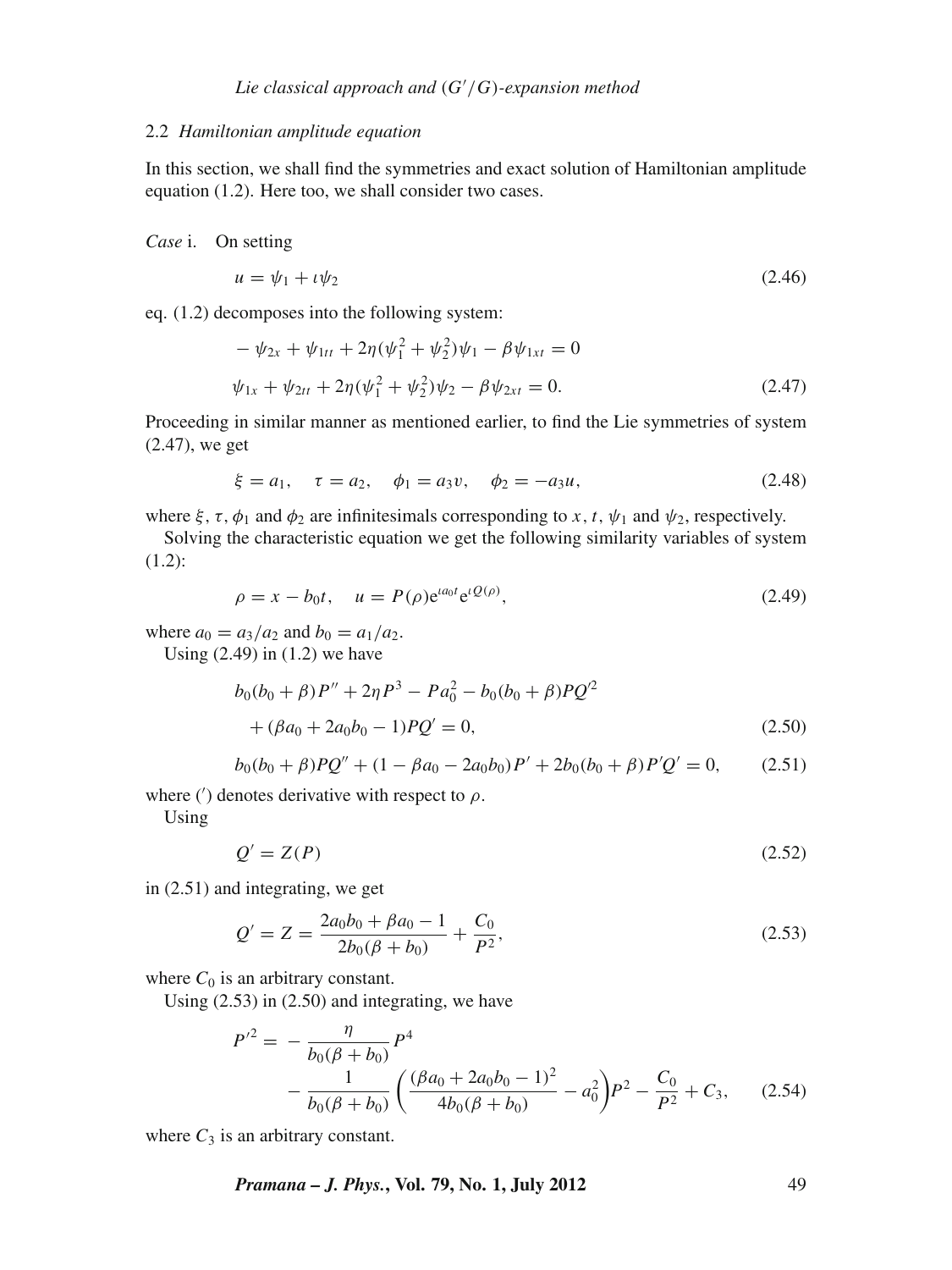Here we shall consider two cases as follows:

*Case* i(a). When  $C_0 = 0, C_3 \neq 0$ Integrating (2.54) we get solution in the form of Jacobi elliptical sine function

$$
P(\rho) = \frac{\sqrt{2C_3} \sin\left(\frac{1}{2}\sqrt{2b_2 - 2\sqrt{b_2^2 - 4b_1C_3}}\rho + C_4, m\right)}{\left(-b_2 + \sqrt{b_2^2 - 4b_1C_3}}\right)},
$$
(2.55)

where

$$
m = \frac{\sqrt{-2\left(2b_1C_3 - b_2{}^2 + b_2\sqrt{b_2{}^2 - 4b_1C_3}\right)b_1C_3}}{2b_1C_3 - b_2{}^2 + b_2\sqrt{b_2{}^2 - 4b_1C_3}},
$$
  
\n
$$
b_1 = \frac{\eta}{b_0\left(\beta + b_0\right)},
$$
  
\n
$$
b_2 = \frac{1}{b_0(\beta + b_0)}\left(\frac{(\beta a_0 + 2a_0b_0 - 1)^2}{4b_0(\beta + b_0)} - a_0^2\right)
$$
\n(2.56)

and  $C_3$  and  $C_4$  are arbitrary constants.

Using (2.53) and (2.55) in (2.49), solution of Hamiltonian amplitude equation (1.2) is given as

$$
u(x,t) = \frac{\sqrt{2C_3} \sin\left(\frac{1}{2}\sqrt{2b_2 - 2\sqrt{b_2^2 - 4b_1C_3}}(x - b_0t) + C_4, m\right)}{\left(-b_2 + \sqrt{b_2^2 - 4b_1C_3}\right)}
$$

$$
\times e^{ta_0} e^{t\left(\frac{2a_0b_0 + \beta a_0 - 1}{2b_0(\beta + b_0)}(x - b_0t) + C_5\right)},
$$
(2.57)

where  $m$ ,  $b_1$ ,  $b_2$  are given by (2.56) and  $C_4$ ,  $C_5$  are arbitrary constants.

*Case* i(b). When  $C_0 = 0$ ,  $C_3 = 0$ In this case, eq. (2.54) reduces to

$$
P'^2 = -b_1 P^4 - b_2 P^2,\tag{2.58}
$$

where  $b_1$  and  $b_2$  are given by (2.56).

Using the transformation (2.22), eq. (2.58) reduces to

$$
X^{\prime 2} = -4b_1X^3 - 4b_2X^2. \tag{2.59}
$$

Equation (2.59) admits the following solutions:

$$
X = P^{2} = \begin{cases} -\frac{b_{2}}{b_{1}} \mathrm{sech}(\sqrt{-b_{2}} (\pm \rho + C_{4}))^{2}, & \text{when } b_{2} < 0\\ -\frac{b_{2}}{b_{1}} \mathrm{sec}(\sqrt{b_{2}} (\pm \rho + C_{4}))^{2}, & \text{when } b_{2} > 0 \end{cases}
$$
(2.60)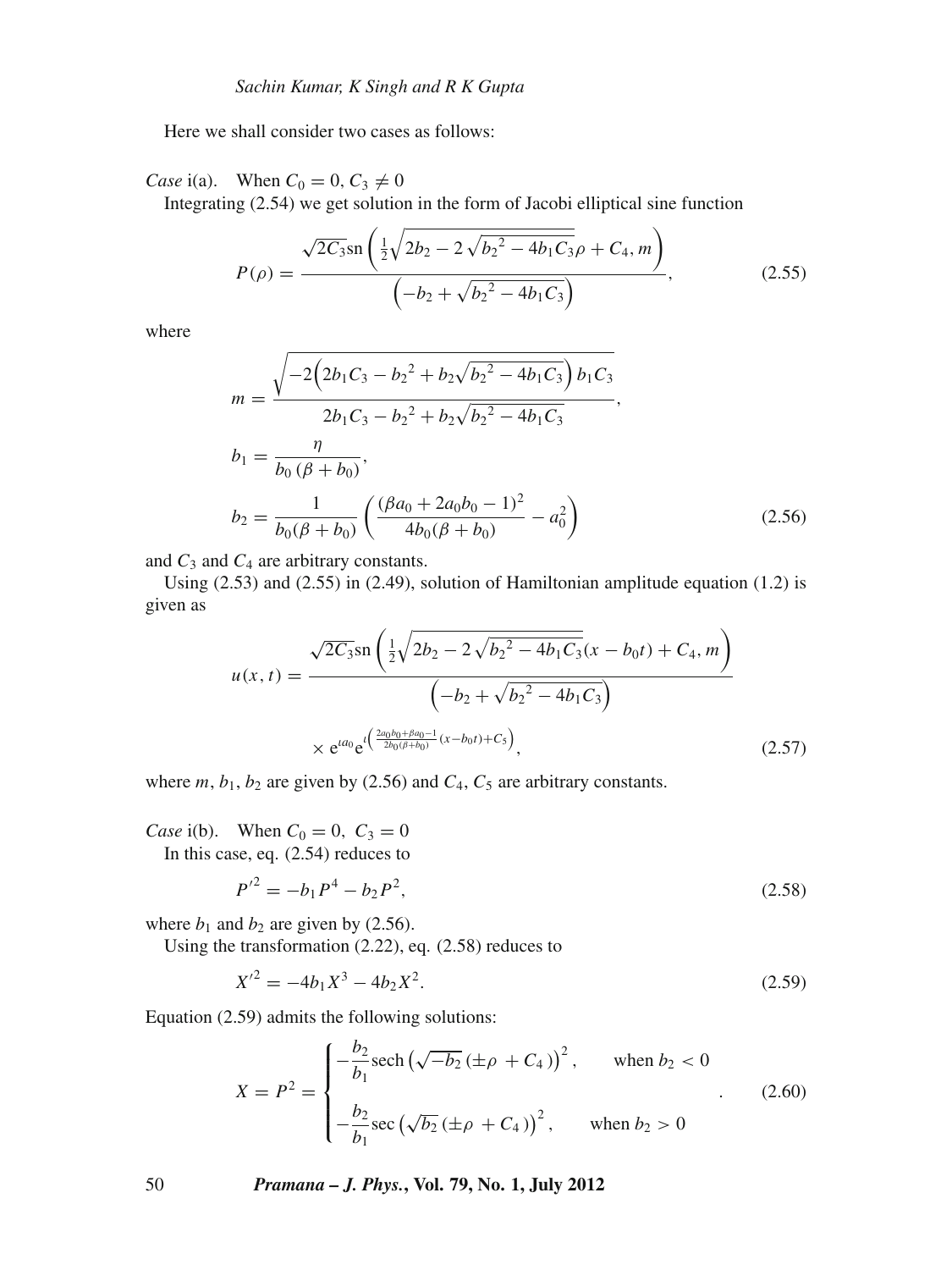Corresponding solutions of the main eq. (1.2) are given as

$$
u(x,t) = \begin{cases} \sqrt{-\frac{b_2}{b_1} \mathrm{sech}\left(\sqrt{-b_2}\left(\pm(x-b_0t) + C_4\right)\right)} \\ \times e^{ia_0} e^{i\left(\frac{2a_0b_0 + \beta a_0 - 1}{2b_0(\beta + b_0)}(x - b_0t) + C_5\right)}, & \text{when } b_2 < 0, \ b_1 > 0 \\ \sqrt{-\frac{b_2}{b_1} \mathrm{sec}\left(\sqrt{b_2}\left(\pm(x - b_0t) + C_4\right)\right)} \\ \times e^{ia_0} e^{i\left(\frac{2a_0b_0 + \beta a_0 - 1}{2b_0(\beta + b_0)}(x - b_0t) + C_5\right)}, & \text{when } b_2 > 0, \ b_1 < 0 \end{cases}
$$

where  $b_1$  and  $b_2$  are given by (2.56) and  $C_4$ ,  $C_5$  are arbitrary constants.

*Case* ii. Now on setting

$$
u(x,t) = \psi_1(x,t)e^{i\psi_2(x,t)},
$$
\n(2.62)

system (1.2) decomposes to the following system:

$$
\psi_{1tt} - \psi_1 \psi_{2x} - \psi_1 \psi_{2t}^2 - \beta \psi_{xt} + \beta \psi_1 \psi_{2x} \psi_{2t} - 2\eta \psi_1^3 = 0 \n\psi_1 \psi_{2tt} + \psi_{1x} + 2\psi_{1t} \psi_{2t} - \beta(\psi_{1t} \psi_{2x} + \psi_{1x} \psi_{2t}) - \beta \psi_1 \psi_{2xt} = 0.
$$
\n(2.63)

Now applying Lie classical method on (2.63), we get the following symmetries:

$$
\xi = a_1 x + a_2, \quad \tau = -a_1 \left( t + \frac{2x}{\beta} \right) + a_3, \n\phi_1 = 0, \quad \phi_2 = -a_1 \left( \frac{t}{\beta} \right) + a_4,
$$
\n(2.64)

where  $\xi$ ,  $\tau$ ,  $\phi_1$ ,  $\phi_2$  are infinitesimals corresponding to *x*, *t*,  $\psi_1$ ,  $\psi_2$ , respectively and *a*1, *a*2, *a*3, *a*<sup>4</sup> are arbitrary constants.

Now we shall give similarity reduction and corresponding exact solutions of eq. (1.2).

*Case* ii(a).  $a_1 \neq 0$  and  $a_2 = a_3 = a_4 = 0$ 

Solving characteristic equation, we have the following similarity variables:

$$
\rho = tx + \frac{x^2}{\beta}, \quad \psi_1 = F(\rho), \quad \psi_2 = \frac{2x}{\beta^2} + \frac{t}{\beta} + G(\rho), \tag{2.65}
$$

where  $\rho$  is the new independent variable and  $F(\rho)$ ,  $G(\rho)$  are the new dependent variables.

Using (2.65) in (2.63), we have

$$
\beta^3 \rho F'' - \beta^3 \rho F G'^2 + \beta^3 F' + 2\eta \beta^2 F^3 + F = 0,
$$
\n(2.66)

$$
\rho F G'' + 2\rho F' G' + F G' = 0,\tag{2.67}
$$

where ( $'$ ) denotes derivative with respect to  $\rho$ .

Integrating (2.67) once, we have

$$
G' = \frac{C_1}{\rho F^2},\tag{2.68}
$$

where  $C_1$  is an arbitrary constant.

*Pramana – J. Phys.***, Vol. 79, No. 1, July 2012** 51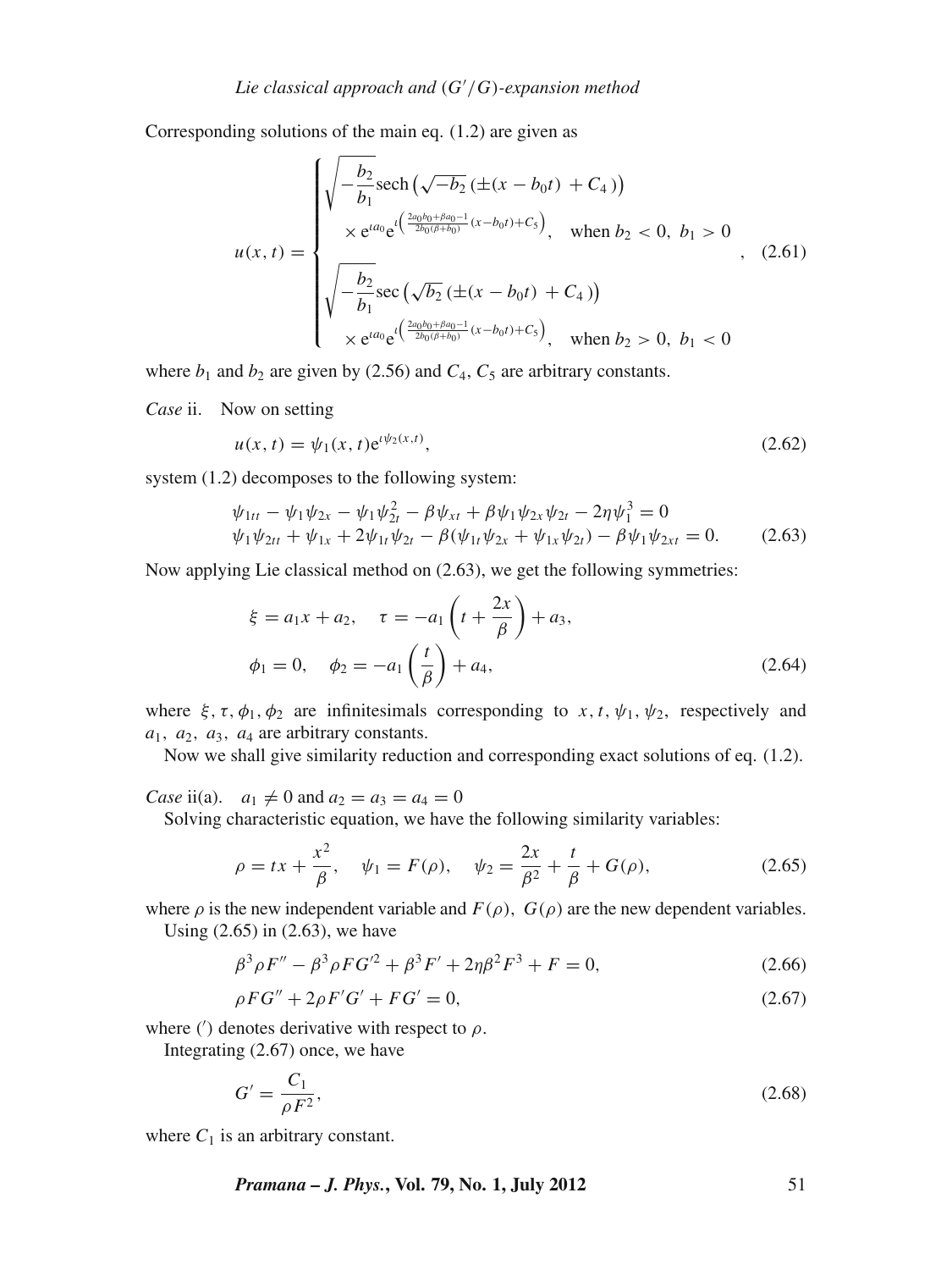Substituting (2.68) in (2.66), we have

$$
\beta^3 \rho^2 F^3 F'' + \beta^3 \rho F^3 F' + 2 \eta \beta^2 \rho F^6 + \rho F^4 - \beta^3 C_1^2 = 0.
$$
 (2.69)

Using  $(2.65)$  and  $(2.68)$  in  $(2.62)$ , solution of the main eq.  $(1.2)$  can be given as

$$
u = F(\rho)e^{i\left(\frac{2x}{\beta^2} + \frac{t}{\beta} + \int \frac{C_1}{\rho F^2} d\rho + C_2\right)},
$$
\n(2.70)

where  $\rho$  is given by (2.65) and *F* is given by (2.69).

*Case* ii(b).  $a_2 \neq 0$ ,  $a_4 \neq 0$  and  $a_1 = a_3 = 0$ 

Let  $a_2 = a_4 = 1$  and solving characteristic equation, we have following similarity variables:

$$
\rho = t, \quad \psi_1 = F(\rho), \quad \psi_2 = x + G(\rho), \tag{2.71}
$$

where  $\rho$  is the new independent variable and *F*, *G* are the new dependent variables.

Using  $(2.71)$  into system  $(2.63)$ , we have

$$
F'' - FG'^2 - 2\eta F^3 + \beta FG' - F = 0,\tag{2.72}
$$

$$
FG'' + 2F'G' - \beta F' = 0,\t\t(2.73)
$$

where ( $\prime$ ) denotes derivative with respect to  $\rho$ .

Corresponding to ODEs  $(2.72)$ – $(2.73)$ , solutions of Hamiltonian eq.  $(1.2)$  are given as

(i) 
$$
u = -\frac{\sqrt{2\eta(\beta^2 - 4)} \tanh\left(C_2 - 1/4\sqrt{2\beta^2 - 8t}\right)}{4\eta} e^{i(x + \frac{\theta_t}{2} + C_1)},
$$
  
\n(ii)  $u = \frac{1}{4\eta} \sqrt{2\eta(\beta^2 - 4C_3^2 - 4)}$   
\n $\times \text{cn}\left(C_2 + C_3 t, \frac{\sqrt{-2\beta^2 + 8C_3^2 + 8}}{4C_3}\right) e^{i(x + \frac{\beta_t}{2} + C_1)},$   
\n(iii)  $u = \frac{1}{2\eta} \sqrt{\eta(4C_3^2 - 4 + \beta^2)}$   
\n $\times \text{nd}\left(C_2 + C_3 t, \frac{\sqrt{8C_3^2 + \beta^2 - 4}}{2C_3}\right) e^{i(x + \frac{\beta_t}{2} + C_1)},$ \n(2.74)

where  $C_1$ ,  $C_2$  and  $C_3$  are arbitrary functions.

# **3.** *(G***-** */G)***-expansion method and travelling wave solutions**

In this section, we shall use  $(G'/G)$ -expansion method [18,19] to obtain some new exact solutions of eqs (1.1) and (1.2). The main idea of this method is that the travelling wave solutions of nonlinear equations can be expressed by a polynomial in  $(G'/G)$ , where  $G = G(\xi)$  satisfies the second-order linear ordinary differential equation  $G''(\xi)$  +  $\lambda G'(\xi) + \mu G(\xi) = 0$ . Here  $\xi = x + ct$ , where  $\lambda, \mu$  and *c* are arbitrary constants. The degree of this polynomial can be determined by considering the homogeneous balance between the highest-order derivatives and the nonlinear term appearing in the given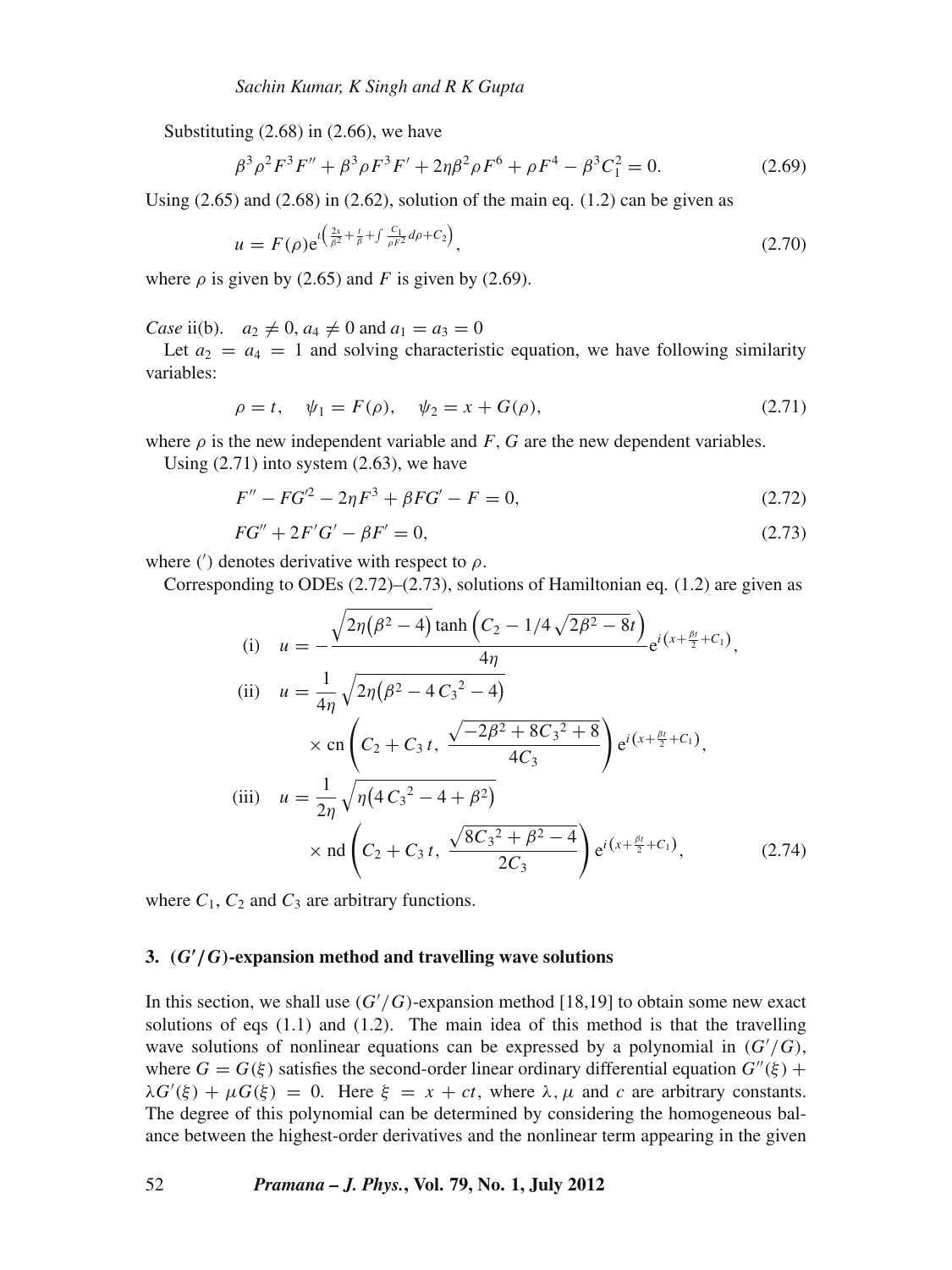nonlinear equations. The coefficients of this polynomial can be obtained by solving a set of algebraic equations resulted from the proposed method.

Suppose that we have a complex nonlinear PDE in the following form:

$$
P(u, u_x, u_t, u_{xx}, u_{tt}, u_{xt}, \ldots) = 0,
$$
\n(3.1)

where  $u = u(x, t)$  is an unknown function, P is a polynomial in  $u = u(x, t)$  and its partial derivatives, in which the highest-order derivatives and nonlinear terms are involved. Now we are giving the main steps [18] for solving eq. (3.1) using the (*G* /*G*)-expansion method.

*Step* i. Seek travelling wave solutions of (3.1) by taking  $u(x, t) = \phi(\xi) e^{i(px+rt)}$ ,  $\xi =$  $x + ct$ , and transform (3.1) to the ordinary differential equation (ODE)

$$
Q(\phi, \phi', \phi'', \ldots) = 0,\tag{3.2}
$$

where prime ( $\prime$ ) denotes the derivative with respect to  $\xi$ .

*Step* ii. If possible, integrate (3.2) term by term as many times as possible to yield constant(s) of integration. For simplicity the integration constant(s) can be set to zero.

*Step* iii. Suppose that the solution  $u(\xi)$  of ODE (3.2) can be expressed as a finite series in the form

$$
u(\xi) = a_m \left(\frac{G'}{G}\right)^m + a_{m-1} \left(\frac{G'}{G}\right)^{m-1} + \dots + a_0, \quad a_m \neq 0,
$$
 (3.3)

where  $G = G(\xi)$  satisfies the second-order linear ODE in the form

$$
G'' + \lambda G' + \mu G = 0. \tag{3.4}
$$

 $a_0, a_1, \ldots, a_m, \lambda$  and  $\mu$  are constants to be determined later. *m* is a positive integer, which is determined by the homogeneous balancing method.

*Step* iv. Substituting (3.3) together with (3.4) into (3.2) yields an algebraic equation involving powers of  $(G'/G)$ . Equate the coefficients of each power of  $(G'/G)$  to zero, to obtain a system of algebraic equations for  $a_i$ ,  $\lambda$ ,  $\mu$  and *c*. Then, to determine these constants we solve the system with the aid of softwares, such as Maple. Since we know the solutions of (3.4), depending on the sign of the discriminant  $\Delta = \lambda^2 - 4\mu$ , the exact solutions of the given (3.1) can be obtained.

# 3.1 *Coupled Higgs equation*

To find the explicit exact solutions of the coupled Higgs eq.  $(1.1)$ , we proceed using the methodology explained above. First we make the transformation

$$
u = e^{i\theta} U(\xi), \quad v = V(\xi), \tag{3.5}
$$

*Pramana – J. Phys.***, Vol. 79, No. 1, July 2012** 53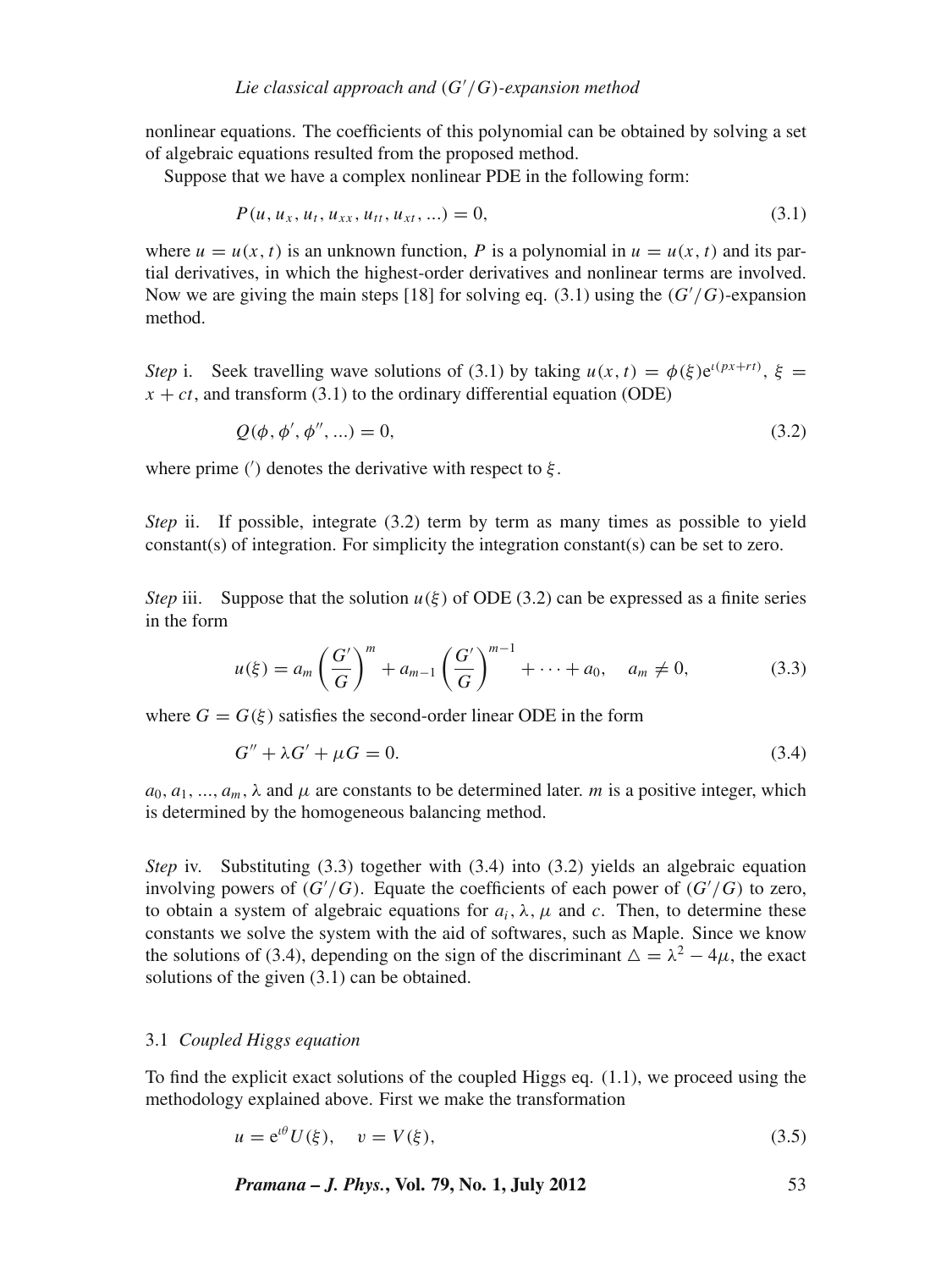where  $\theta = px + rt$ ,  $\xi = x + ct$ , we have a relation  $p = rc$  and system (1.1) reduces to the following system of ODEs:

$$
(c2 - 1)U'' + [r2(c2 - 1) - \alpha]U - 2UV + \beta U3 = 0,
$$
  
(c<sup>2</sup> + 1)V'' - \beta(U<sup>2</sup>)'' = 0. (3.6)

Integrating the second equation in system (3.6), we find

$$
(c2 + 1)V' - 2\beta UU' + C = 0,
$$
\n(3.7)

where *C* is a constant of integration.

Suppose that the solution of the system can be expressed by polynomials in (*G* /*G*) as follows:

$$
U(\xi) = a_m \left(\frac{G'}{G}\right)^m + \cdots,
$$
  

$$
V(\xi) = b_n \left(\frac{G'}{G}\right)^n + \cdots,
$$
 (3.8)

where  $G = G(\xi)$  satisfies the second-order linear ODE (3.4).

Balancing the highest-order derivatives in linear terms with the nonlinear terms, we get  $m = 1$  and  $n = 2$ . We can suppose that the solution of systems (3.6)–(3.7) is of the form

$$
U(\xi) = a_1 \left( \frac{G'}{G} \right) + a_0, \quad a_1 \neq 0,
$$
\n(3.9)

$$
V(\xi) = b_2 \left(\frac{G'}{G}\right)^2 + b_1 \left(\frac{G'}{G}\right) + b_0, \quad b_2 \neq 0. \tag{3.10}
$$

Substituting  $(3.9)$ – $(3.10)$  together with  $(3.4)$  into eq.  $(3.6)$  and then in eq.  $(3.7)$ , collecting all terms with equal power of  $(G'/G)$  and setting each coefficient to zero, we obtain the following set of algebraic equations:

$$
\beta a_1^3 - 2a_1 - 2a_1b_2 + 2c^2a_1 = 0
$$
  
\n
$$
3 \beta a_1^2 a_0 - 2a_0b_2 - 2a_1b_1 + 3c^2\lambda a_1 - 3\lambda a_1 = 0
$$
  
\n
$$
c^2 \lambda^2 a_1 + 2c^2 a_1 \mu + r^2 c^2 a_1 - \alpha a_1 + 3 \beta a_1 a_0^2 - 2a_1b_0
$$
  
\n
$$
- \lambda^2 a_1 - 2a_1 \mu - r^2 a_1 - 2a_0b_1 = 0
$$
  
\n
$$
- 2a_0b_0 + r^2 c^2 a_0 - r^2 a_0 + c^2 \lambda \mu a_1 + \beta a_0^3 - \lambda \mu a_1 - \alpha a_0 = 0
$$
  
\n
$$
- 2b_2 + 2 \beta a_1^2 - 2c^2 b_2 = 0
$$
  
\n
$$
- 2c^2 \lambda b_2 - 2\lambda b_2 - b_1 + 2 \beta a_1 a_0 - c^2 b_1 + 2 \beta a_1^2 \lambda = 0
$$
  
\n
$$
2 \beta a_1^2 \mu + 2 \beta a_1 a_0 \lambda - c^2 b_1 \lambda - 2b_2 \mu - b_1 \lambda - 2c^2 b_2 \mu = 0
$$
  
\n
$$
- c^2 b_1 \mu + 2 \beta a_1 a_0 \mu - b_1 \mu = 0.
$$
  
\n(3.11)

Solving these algebraic equations yields two different cases as follows:

*Case* i.

$$
\begin{cases}\na_0 = a_0, a_1 = a_1, b_0 = -\frac{\alpha}{2} + \frac{a_0^2 \beta}{2}, \\
b_1 = \beta \, a_1 a_0, b_2 = \frac{\beta a_1^2}{2}, c = \pm 1\n\end{cases}
$$
\n(3.12)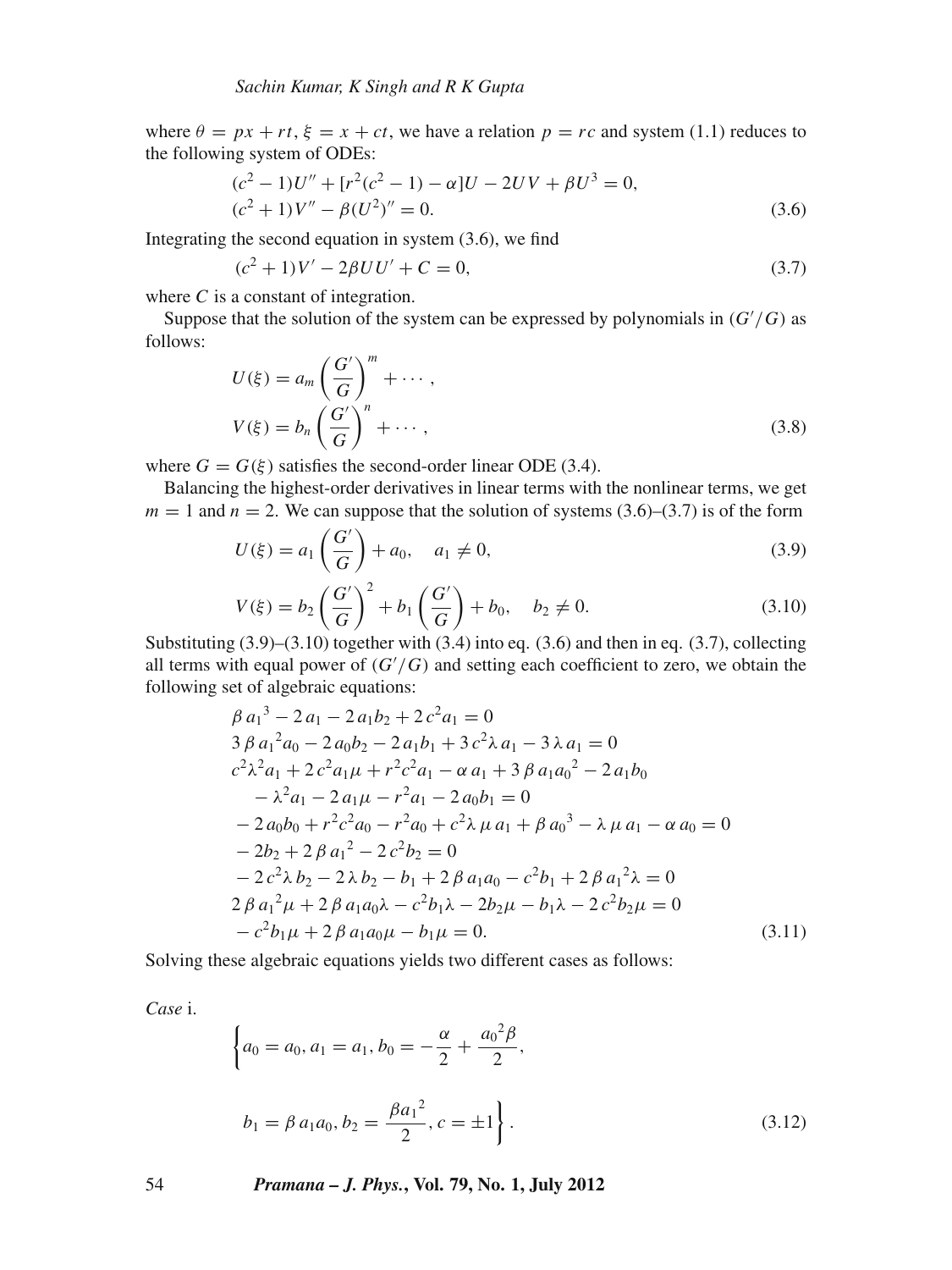*Case* ii.

$$
\begin{cases}\na_0 = \pm \frac{\lambda}{2} \sqrt{-\frac{2c^2 + 2}{\beta}}, a_1 = \pm \sqrt{-\frac{2c^2 + 2}{\beta}}, \\
b_0 = -\frac{c^2 \lambda^2}{4} + c^2 \mu + \frac{r^2 c^2}{2} - \frac{\alpha}{2} - \frac{\lambda^2}{4} - \mu - \frac{r^2}{2}, \\
b_1 = -2\lambda, b_2 = -2, c = c\n\end{cases}
$$
\n(3.13)

For Case i, substituting  $(3.12)$  into  $(3.9)$ – $(3.10)$ , we have

$$
U(\xi) = a_1 \left(\frac{G'}{G}\right) + a_0,
$$
  
\n
$$
V(\xi) = \frac{\beta a_1^2}{2} \left(\frac{G'}{G}\right)^2 + \beta a_1 a_0 \left(\frac{G'}{G}\right) - \frac{\alpha}{2} + \frac{a_0^2 \beta}{2},
$$
  
\n
$$
\xi = x \pm t.
$$
\n(3.14)

Substituting the general solution of (3.4), we have three types of travelling wave solutions of the coupled Higgs eq. (1.1) as follows:

Case i(a). When 
$$
\lambda^2 - 4\mu > 0
$$
  
\n
$$
u = \left(a_1 \left(-\frac{1}{2}\lambda + \frac{1}{2}\frac{\left(C_1 \sinh\left(\frac{1}{2}\sqrt{\lambda^2 - 4\mu\xi}\right) + C_2 \cosh\left(\frac{1}{2}\sqrt{\lambda^2 - 4\mu\xi}\right)\right)\sqrt{\lambda^2 - 4\mu}}{C_1 \cosh\left(\frac{1}{2}\sqrt{\lambda^2 - 4\mu\xi}\right) + C_2 \sinh\left(\frac{1}{2}\sqrt{\lambda^2 - 4\mu\xi}\right)}\right) + a_0\right)e^{i\theta},
$$
\n
$$
v = \frac{\beta a_1^2}{2}
$$
\n
$$
\times \left(-\frac{1}{2}\lambda + \frac{1}{2}\frac{\left(C_1 \sinh\left(\frac{1}{2}\sqrt{\lambda^2 - 4\mu\xi}\right) + C_2 \cosh\left(\frac{1}{2}\sqrt{\lambda^2 - 4\mu\xi}\right)\right)\sqrt{\lambda^2 - 4\mu}}{C_1 \cosh\left(\frac{1}{2}\sqrt{\lambda^2 - 4\mu\xi}\right) + C_2 \sinh\left(\frac{1}{2}\sqrt{\lambda^2 - 4\mu\xi}\right)}\right)^2
$$
\n
$$
+ \beta a_1 a_0
$$
\n
$$
\times \left(-\frac{1}{2}\lambda + \frac{1}{2}\frac{\left(C_1 \sinh\left(\frac{1}{2}\sqrt{\lambda^2 - 4\mu\xi}\right) + C_2 \cosh\left(\frac{1}{2}\sqrt{\lambda^2 - 4\mu\xi}\right)\right)\sqrt{\lambda^2 - 4\mu}}{C_1 \cosh\left(\frac{1}{2}\sqrt{\lambda^2 - 4\mu\xi}\right) + C_2 \sinh\left(\frac{1}{2}\sqrt{\lambda^2 - 4\mu\xi}\right)}\right)
$$
\n
$$
- \frac{\alpha}{2} + \frac{a_0^2 \beta}{2}, \qquad (3.15)
$$

where  $\xi = x \pm t$  and  $\theta = px + rt$ , and  $C_1$  and  $C_2$  are two arbitrary constants.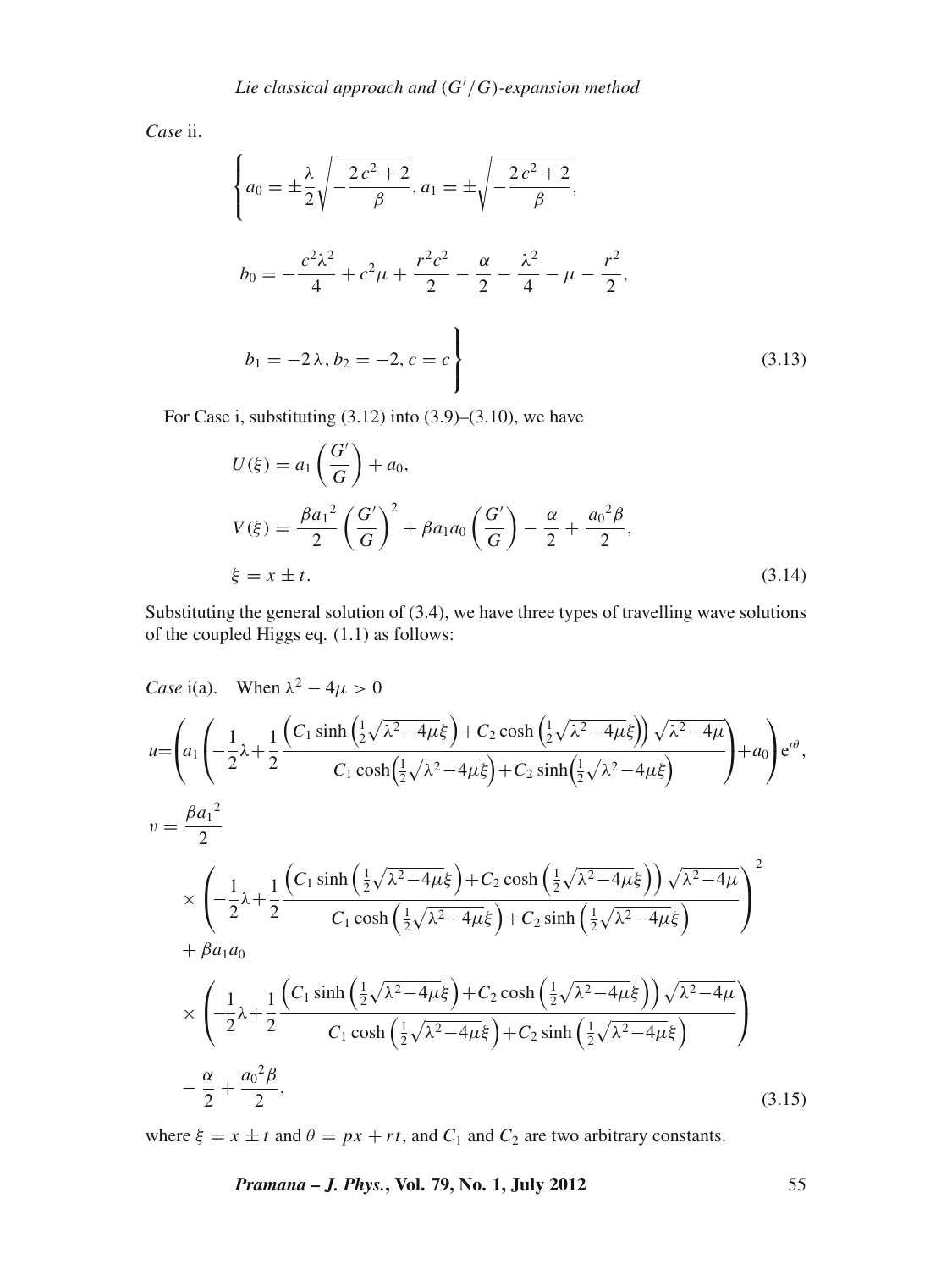Case i(b). When 
$$
\lambda^2 - 4\mu < 0
$$
  
\n
$$
u = \left(a_1 \left( -\frac{1}{2}\lambda + \frac{1}{2} \frac{(-C_1 \sin(\frac{1}{2}\sqrt{-\lambda^2 + 4\mu\xi}) + C_2 \cos(\frac{1}{2}\sqrt{-\lambda^2 + 4\mu\xi}) \right) \sqrt{-\lambda^2 + 4\mu}}{C_1 \cos(\frac{1}{2}\sqrt{-\lambda^2 + 4\mu\xi}) + C_2 \sin(\frac{1}{2}\sqrt{-\lambda^2 + 4\mu\xi})} \right)
$$
\n
$$
+ a_0 \left( e^{i\theta}, \right)
$$
\n
$$
v = \frac{\beta a_1^2}{2} \left( -\frac{1}{2}\lambda + \frac{1}{2} \frac{(-C_1 \sin(\frac{1}{2}\sqrt{-\lambda^2 + 4\mu\xi}) + C_2 \cos(\frac{1}{2}\sqrt{-\lambda^2 + 4\mu\xi}) \right) \sqrt{-\lambda^2 + 4\mu}}{C_1 \cos(\frac{1}{2}\sqrt{-\lambda^2 + 4\mu\xi}) + C_2 \sin(\frac{1}{2}\sqrt{-\lambda^2 + 4\mu\xi})} \right)^2
$$
\n
$$
+ \beta a_1 a_0 \left( -\frac{1}{2}\lambda + \frac{1}{2} \frac{(-C_1 \sin(\frac{1}{2}\sqrt{-\lambda^2 + 4\mu\xi}) + C_2 \cos(\frac{1}{2}\sqrt{-\lambda^2 + 4\mu\xi}) \right) \sqrt{-\lambda^2 + 4\mu}}{C_1 \cos(\frac{1}{2}\sqrt{-\lambda^2 + 4\mu\xi}) + C_2 \sin(\frac{1}{2}\sqrt{-\lambda^2 + 4\mu\xi})} \right)
$$
\n
$$
- \frac{\alpha}{2} + \frac{a_0^2 \beta}{2}, \qquad (3.16)
$$

where  $\xi = x \pm t$ ,  $\theta = px + rt$ , and  $C_1$  and  $C_2$  are two arbitrary constants.

Case i(c). When 
$$
\lambda^2 - 4\mu = 0
$$
  
\n
$$
u = \left( a_1 \left( \frac{2C_2 - C_1\lambda - C_2\lambda\xi}{2(C_1 + C_2\xi)} \right) + a_0 \right) e^{i\theta},
$$
\n
$$
v = \frac{\beta a_1^2}{2} \left( \frac{2C_2 - C_1\lambda - C_2\lambda\xi}{2(C_1 + C_2\xi)} \right)^2 + \beta a_1 a_0 \left( \frac{2C_2 - C_1\lambda - C_2\lambda\xi}{2(C_1 + C_2\xi)} \right) - \frac{\alpha}{2} + \frac{a_0^2 \beta}{2},
$$
\n(3.17)

where  $\xi = x \pm t$ ,  $\theta = px + rt$ , and  $C_1$  and  $C_2$  are two arbitrary constants.

For Case ii, substituting  $(3.13)$  into  $(3.9)$ – $(3.10)$ , we have

$$
U(\xi) = \pm \sqrt{-\frac{2c^2 + 2}{\beta}} \left(\frac{G'}{G}\right) \pm \frac{\lambda}{2} \sqrt{-\frac{2c^2 + 2}{\beta}},
$$
  
\n
$$
V(\xi) = -2 \left(\frac{G'}{G}\right)^2 - 2\lambda \left(\frac{G'}{G}\right) - \frac{c^2 \lambda^2}{4} + c^2 \mu + \frac{r^2 c^2}{2}
$$
  
\n
$$
-\frac{\alpha}{2} - \frac{\lambda^2}{4} - \mu - \frac{r^2}{2},
$$
  
\n
$$
\xi = x + ct.
$$
\n(3.18)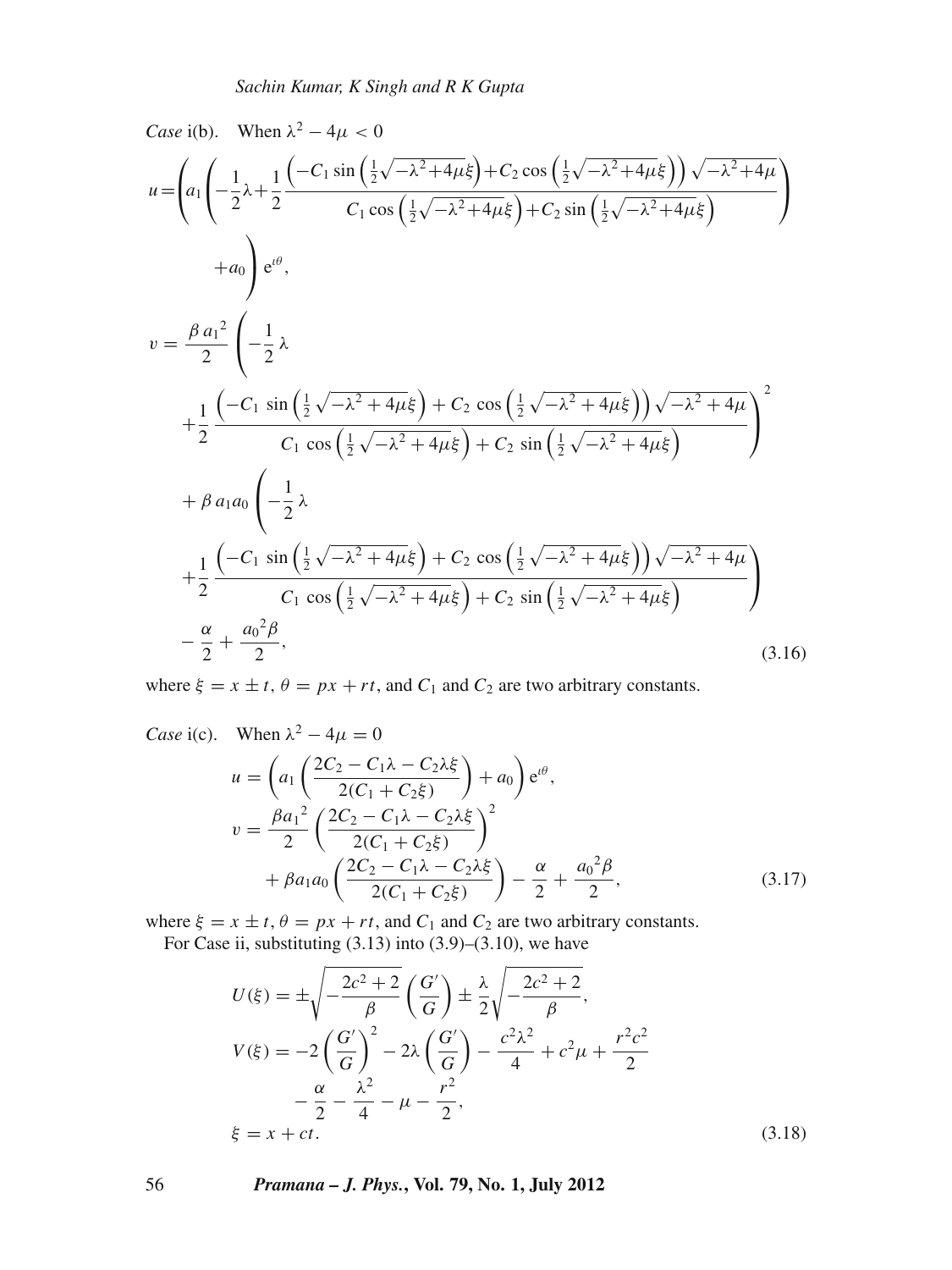Substituting the general solution of (3.4), again we have three types of solutions as given below:

*Case* ii(a). When  $\lambda^2 - 4\mu > 0$ 

$$
u(x,t) = \pm \frac{1}{2} \sqrt{-\frac{2c^2 + 2}{\beta}}
$$
  
\n
$$
\times \left( \frac{\left(C_1 \sinh\left(\frac{1}{2}\sqrt{\lambda^2 - 4\mu\xi}\right) + C_2 \cosh\left(\frac{1}{2}\sqrt{\lambda^2 - 4\mu\xi}\right)\right)\sqrt{\lambda^2 - 4\mu}}{C_1 \cosh\left(\frac{1}{2}\sqrt{\lambda^2 - 4\mu\xi}\right) + C_2 \sinh\left(\frac{1}{2}\sqrt{\lambda^2 - 4\mu\xi}\right)} \right) e^{i\theta}
$$
  
\n
$$
v(x,t) = -2 \left( -\frac{1}{2}\lambda + \frac{1}{2} \frac{\left(C_1 \sinh\left(\frac{1}{2}\sqrt{\lambda^2 - 4\mu\xi}\right) + C_2 \cosh\left(\frac{1}{2}\sqrt{\lambda^2 - 4\mu\xi}\right)\right)\sqrt{\lambda^2 - 4\mu}}{C_1 \cosh\left(\frac{1}{2}\sqrt{\lambda^2 - 4\mu\xi}\right) + C_2 \sinh\left(\frac{1}{2}\sqrt{\lambda^2 - 4\mu\xi}\right)} \right)^2
$$
  
\n
$$
-2\lambda \left( -\frac{1}{2}\lambda + \frac{1}{2} \frac{\left(C_1 \sinh\left(\frac{1}{2}\sqrt{\lambda^2 - 4\mu\xi}\right) + C_2 \cosh\left(\frac{1}{2}\sqrt{\lambda^2 - 4\mu\xi}\right)\right)\sqrt{\lambda^2 - 4\mu}}{C_1 \cosh\left(\frac{1}{2}\sqrt{\lambda^2 - 4\mu\xi}\right) + C_2 \sinh\left(\frac{1}{2}\sqrt{\lambda^2 - 4\mu\xi}\right)} \right)
$$
  
\n
$$
- \frac{c^2\lambda^2}{4} + c^2\mu + \frac{r^2c^2}{2} - \frac{\alpha}{2} - \frac{\lambda^2}{4} - \mu - \frac{r^2}{2},
$$
 (3.19)

where  $\xi = x + ct$ ,  $\theta = px + rt$ , and  $C_1$  and  $C_2$  are two arbitrary constants.

*Case* ii(b). When  $\lambda^2 - 4\mu < 0$ 

$$
u(x,t) = \pm \frac{1}{2} \sqrt{\frac{2c^2 + 2}{\beta}}
$$
  
 
$$
\times \left( \frac{\left( -C_1 \sin\left(\frac{1}{2}\sqrt{-\lambda^2 + 4\mu\xi}\right) + C_2 \cos\left(\frac{1}{2}\sqrt{-\lambda^2 + 4\mu\xi}\right)\right) \sqrt{-\lambda^2 + 4\mu}}{C_1 \cos\left(\frac{1}{2}\sqrt{-\lambda^2 + 4\mu\xi}\right) + C_2 \sin\left(\frac{1}{2}\sqrt{-\lambda^2 + 4\mu\xi}\right)} \right) e^{i\theta}
$$
  

$$
v(x,t)
$$

v(*x*, *t*)

$$
= -2\left(-\frac{1}{2}\lambda + \frac{1}{2}\frac{\left(-C_1\sin\left(\frac{1}{2}\sqrt{-\lambda^2 + 4\mu}\xi\right) + C_2\cos\left(\frac{1}{2}\sqrt{-\lambda^2 + 4\mu}\xi\right)\right)\sqrt{-\lambda^2 + 4\mu}}{C_1\cos\left(\frac{1}{2}\sqrt{-\lambda^2 + 4\mu}\xi\right) + C_2\sin\left(\frac{1}{2}\sqrt{-\lambda^2 + 4\mu}\xi\right)}\right)^2
$$

$$
-2\lambda\left(-\frac{1}{2}\lambda + \frac{1}{2}\frac{\left(-C_1\sin\left(\frac{1}{2}\sqrt{-\lambda^2 + 4\mu}\xi\right) + C_2\cos\left(\frac{1}{2}\sqrt{-\lambda^2 + 4\mu}\xi\right)\right)\sqrt{-\lambda^2 + 4\mu}}{C_1\cos\left(\frac{1}{2}\sqrt{-\lambda^2 + 4\mu}\xi\right) + C_2\sin\left(\frac{1}{2}\sqrt{-\lambda^2 + 4\mu}\xi\right)}\right)^2
$$

$$
-\frac{c^2\lambda^2}{4} + c^2\mu + \frac{r^2c^2}{2} - \frac{\alpha}{2} - \frac{\lambda^2}{4} - \mu - \frac{r^2}{2},\tag{3.20}
$$

where  $\xi = x + ct$ ,  $\theta = px + rt$ , and  $C_1$  and  $C_2$  are two arbitrary constants.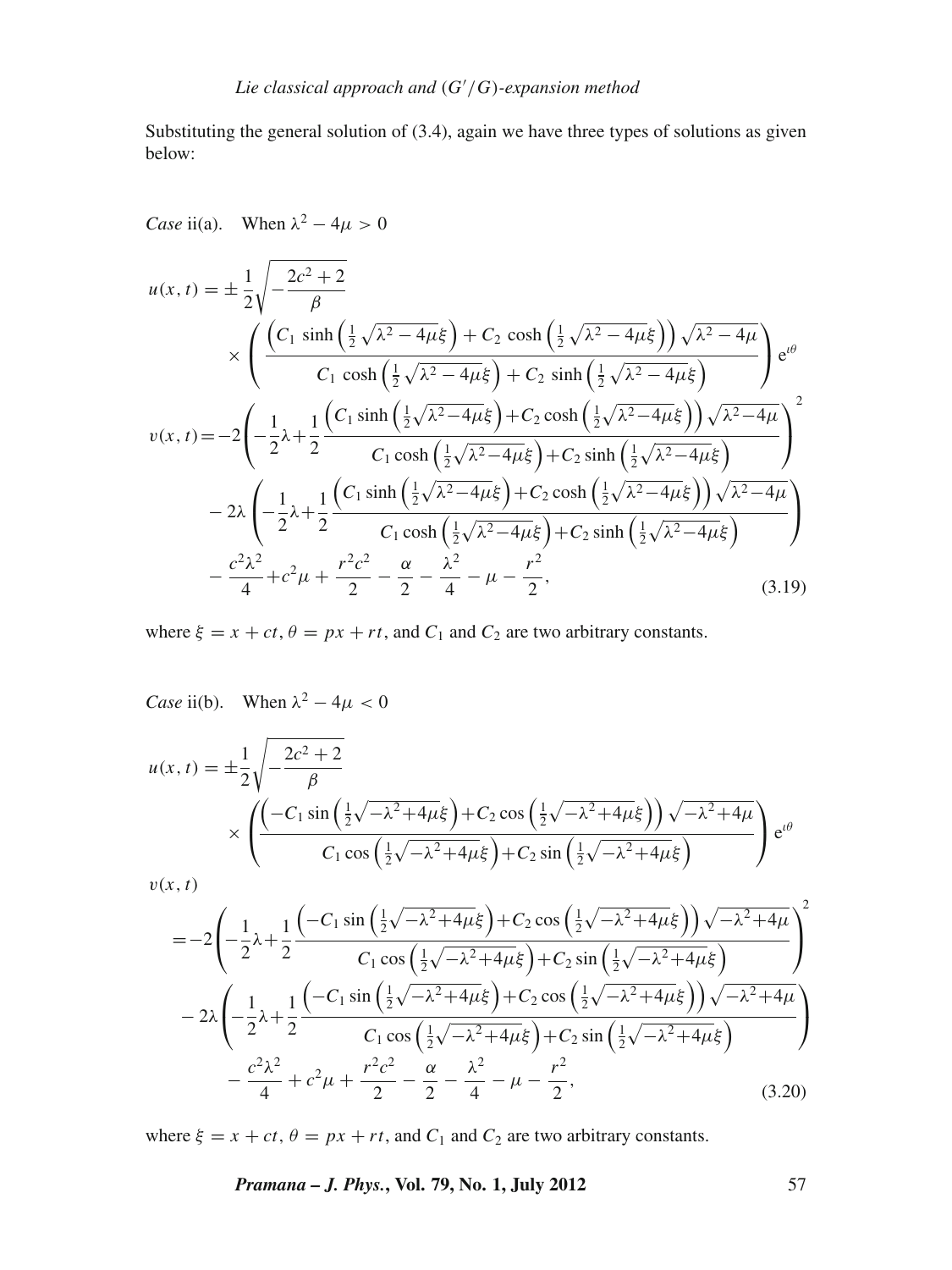*Case* ii(c). When  $\lambda^2 - 4\mu = 0$ 

$$
u(x,t) = \pm \sqrt{-\frac{2c^2 + 2}{\beta}} \left( \frac{2C_2 - C_1 \lambda - C_2 \lambda \xi}{2(C_1 + C_2 \xi)} \right) \pm \frac{\lambda}{2} \sqrt{-\frac{2c^2 + 2}{\beta}},
$$
  

$$
v(x,t) = -2 \left( \frac{2C_2 - C_1 \lambda - C_2 \lambda \xi}{2(C_1 + C_2 \xi)} \right)^2 - 2 \lambda \left( \frac{2C_2 - C_1 \lambda - C_2 \lambda \xi}{2(C_1 + C_2 \xi)} \right)
$$
  

$$
-\frac{c^2 \lambda^2}{4} + c^2 \mu + \frac{r^2 c^2}{2} - \frac{\alpha}{2} - \frac{\lambda^2}{4} - \mu - \frac{r^2}{2},
$$
(3.21)

where  $\xi = x + ct$ ,  $\theta = px + rt$ , and  $C_1$  and  $C_2$  are two arbitrary constants.

## 3.2 *Hamiltonian amplitude equation*

To find explicit exact travelling wave solutions of Hamiltonian amplitude eq. (1.2), let

$$
u = e^{i\theta} \phi(\xi), \quad \theta = px + rt, \quad \xi = x + ct. \tag{3.22}
$$

Substituting  $(3.22)$  into  $(1.2)$ , we have

$$
(c2 - \beta c)\phi''(\xi) + \iota(1 + 2rc - \beta cp - \beta r)\phi'(\xi)
$$
  
-(p + r<sup>2</sup> - \beta pr)\phi(\xi) + 2\eta\phi^{3}(\xi) = 0. (3.23)

Employing the condition

$$
1 + 2rc - \beta cp - \beta r = 0,\tag{3.24}
$$

eq. (3.23) transforms into the following equation:

$$
(c2 - \beta c)\phi''(\xi) - (p + r2 - \beta pr)\phi(\xi) + 2\eta \phi^{3}(\xi) = 0.
$$
 (3.25)

By balancing the highest-order derivative term  $\phi''$  with the nonlinear term  $\phi^3$ , we get  $m = 1$ . Therefore we suppose that (3.25) has the following formal solution with  $a_1 \neq 0$ :

$$
\phi(\xi) = a_1 \left( \frac{G'}{G} \right) + a_0,\tag{3.26}
$$

where  $a_0$  and  $a_1$  are constants to be determined later.

Substituting (3.26) together with (3.4) into (3.25), collecting all terms with equal power of (*G* /*G*) and setting each coefficient to zero, we obtain the following set of algebraic equations:

$$
2(c2 - \beta c)a1 + 2\eta a13 = 0
$$
  
\n
$$
3(c2 - \beta c)\lambda a1 + 6\eta a0a12 = 0
$$
  
\n
$$
(c2 - \beta c)(\lambda2a1 + 2a1\mu) + 6\eta a02a1 - (p + r2 - \beta pr)a1 = 0
$$
  
\n
$$
(c2 - \beta c)\lambda\mu a1 + 2\eta a03 - (p + r2 - \beta pr)a0 = 0.
$$
 (3.27)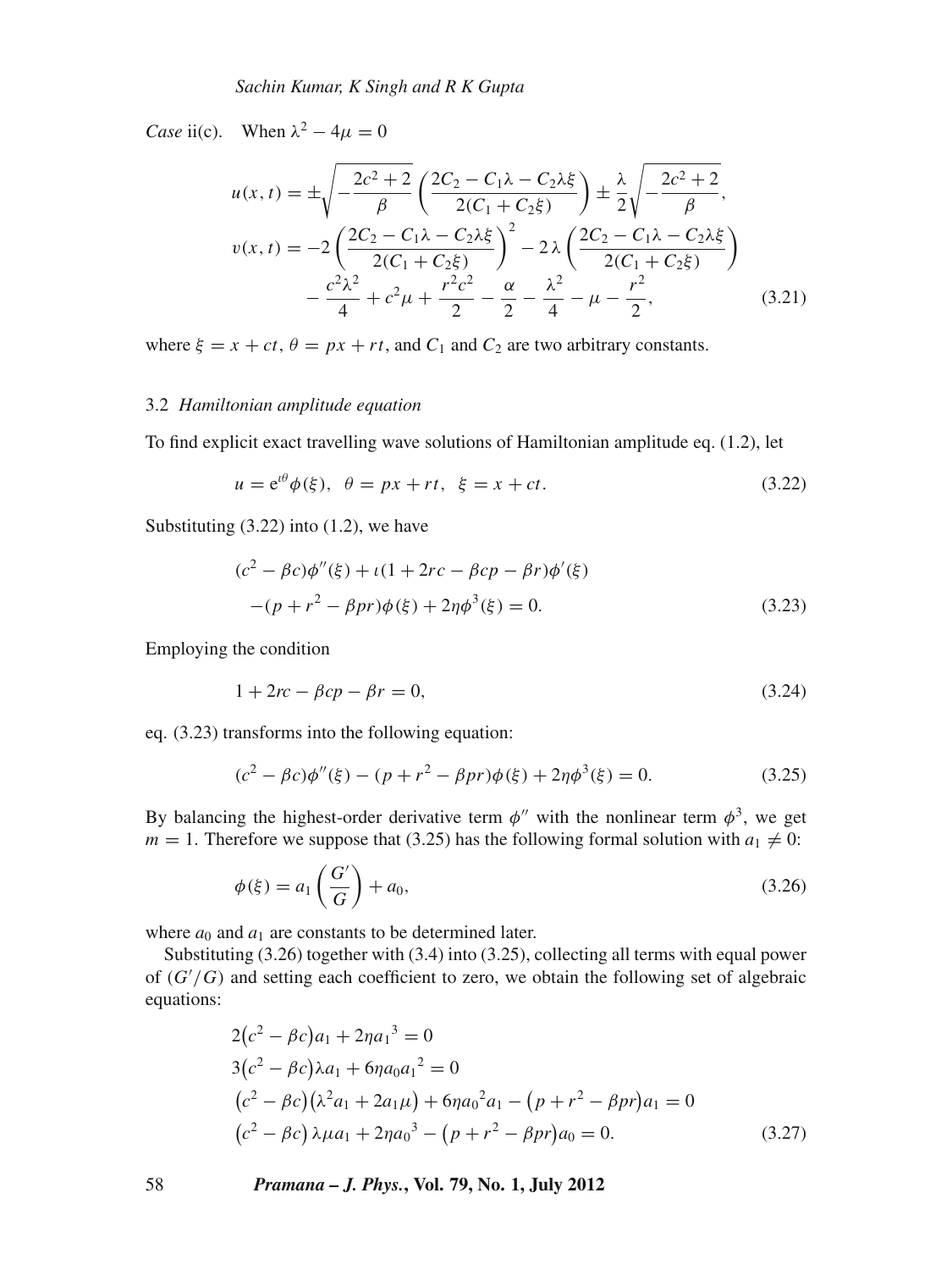Solving these algebraic equations yields

$$
a_0 = \pm \frac{\lambda \left( -p - r^2 + \beta pr \right)}{\sqrt{\frac{2(-p - r^2 + \beta pr)}{(-\lambda^2 + 4\mu)\eta}} \left( -\lambda^2 + 4\mu \right) \eta}, \quad a_1 = \pm \sqrt{\frac{2(-p - r^2 + \beta pr)}{\eta(-\lambda^2 + 4\mu)}},
$$

$$
c = \frac{-\beta \lambda^2 + 4\beta \mu \pm \sqrt{(-\lambda^2 + 4\mu)(4\beta^2 \mu + 8p - \lambda^2 \beta^2 + 8r^2 - 8\beta pr)}}{2(-\lambda^2 + 4\mu)}.
$$
(3.28)

Substituting (3.28) into (3.26), we have

$$
\phi(\xi) = \pm \frac{\lambda \left( -p - r^2 + \beta p r \right)}{\sqrt{\frac{2(-p - r^2 + \beta p r)}{(-\lambda^2 + 4\mu)\eta}} \left( -\lambda^2 + 4\mu \right) \eta} \left( \frac{G'(\xi)}{G(\xi)} \right) \pm \sqrt{\frac{2(-p - r^2 + \beta p r)}{\eta(-\lambda^2 + 4\mu)}}. \tag{3.29}
$$

Substituting the general solution of  $(3.4)$  into  $(3.29)$ , we have the solution of eq.  $(1.2)$  with relation (3.24) as follows:

Case i. When 
$$
\lambda^2 - 4\mu > 0
$$
  
\n
$$
u = \pm \frac{\left(-p - r^2 + \beta p r\right)\left(C_1 \sinh\left(\frac{\sqrt{\lambda^2 - 4\mu}}{2}\xi\right) + C_2 \cosh\left(\frac{\sqrt{\lambda^2 - 4\mu}}{2}\xi\right)\right)\sqrt{2}}{2\left(C_1 \cosh\left(\frac{\sqrt{\lambda^2 - 4\mu}}{2}\xi\right) + C_2 \sinh\left(\frac{\sqrt{\lambda^2 - 4\mu}}{2}\xi\right)\right) \eta \sqrt{-\frac{-p - r^2 + \beta p r}{\eta}} e^{i\theta},\tag{3.30}
$$

where

$$
\xi = x + \left( \frac{-\beta \lambda^2 + 4\beta \mu \pm \sqrt{(-\lambda^2 + 4\mu)(4\beta^2 \mu + 8p - \lambda^2 \beta^2 + 8r^2 - 8\beta pr)}}{2(-\lambda^2 + 4\mu)} \right) t
$$

and

$$
\theta = px + rt.
$$

*C*<sup>1</sup> and *C*<sup>2</sup> are arbitrary constants.

Case ii. When 
$$
\lambda^2 - 4\mu < 0
$$
  
\n
$$
u = \pm \frac{\left(-p - r^2 + \beta p r\right)\left(C_1 \sin\left(\frac{\sqrt{4\mu - \lambda^2}}{2}\xi\right) - C_2 \cos\left(\frac{\sqrt{4\mu - \lambda^2}}{2}\xi\right)\right)\sqrt{2}}{2\left(C_1 \cos\left(\frac{\sqrt{4\mu - \lambda^2}}{2}\xi\right) + C_2 \sin\left(\frac{\sqrt{4\mu - \lambda^2}}{2}\xi\right)\right)\eta \sqrt{\frac{-p - r^2 + \beta p r}{\eta}}} e^{i\theta},\tag{3.31}
$$

where

$$
\xi = x + \left( \frac{-\beta \lambda^2 + 4\beta \mu \pm \sqrt{(-\lambda^2 + 4\mu)(4\beta^2 \mu + 8p - \lambda^2 \beta^2 + 8r^2 - 8\beta pr)}}{2(-\lambda^2 + 4\mu)} \right) t
$$

and

$$
\theta = px + rt.
$$

*C*<sup>1</sup> and *C*<sup>2</sup> are arbitrary constants.